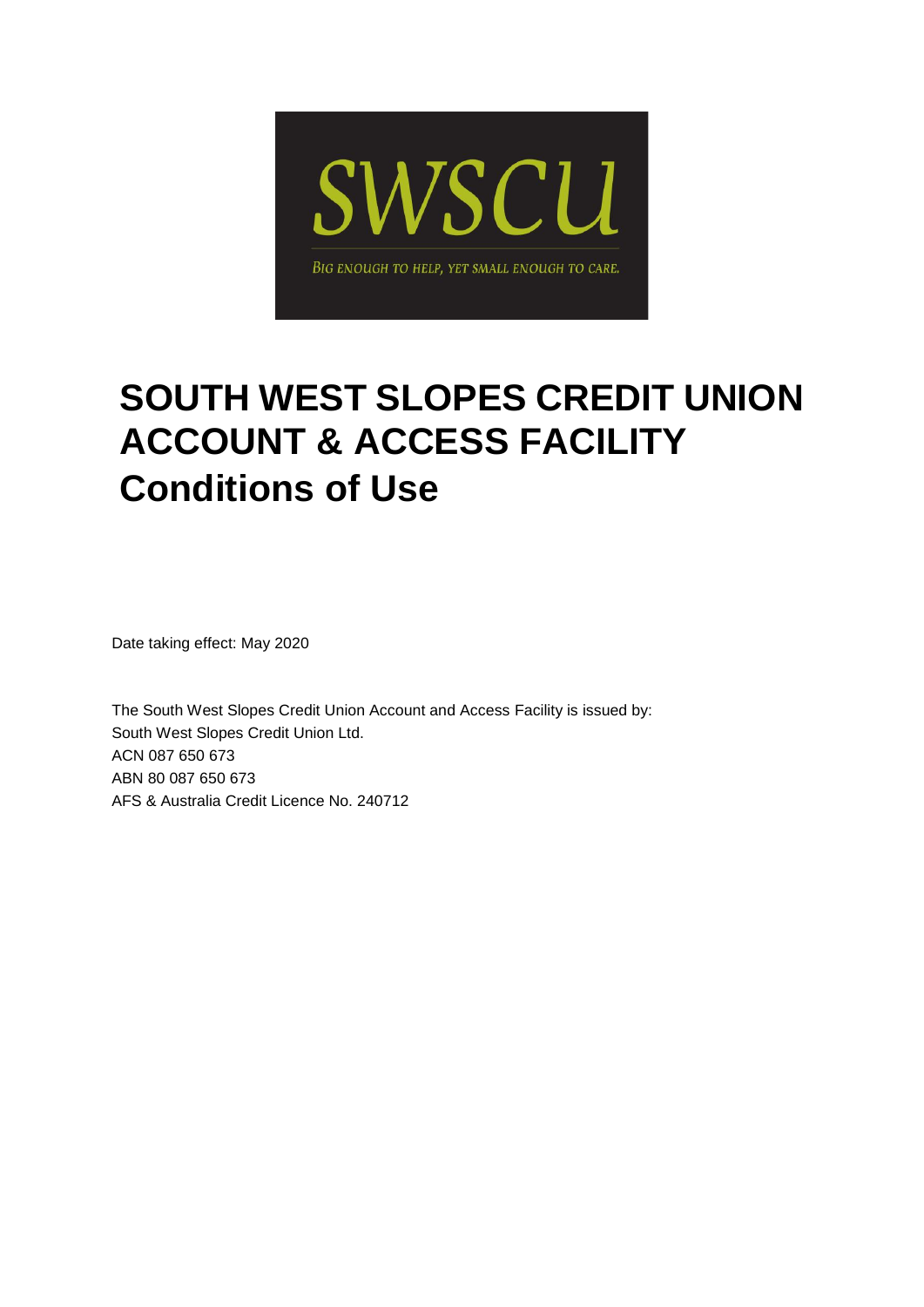## <span id="page-1-0"></span>**HOW TO CONTACT US**

Visit us at any of our branches – visit our website at www.swscu.com.au for our branch details





 $\boxed{\equiv}$  Write to us at South West Slopes Credit Union Ltd, Po Box 84 YOUNG NSW 2594



 $\Box$  Fax us on 02 6382 1744



**To report the loss, theft or unauthorised use of your Visa card.**

- **in Australia**
	- call the SWSCU on 02 6384 1111 and after hours phone the Cuscal hotline on 1800 648 027. Please also contact us to report the loss, theft or unauthorised use of your card.
- **overseas:**
	- call us in Australia during our office hours or
	- call the Visa 24hr Emergency Hot Line on +1 303 967 1090

**Please contact us before you travel overseas for the current Visa hotline arrangements**

**To report the loss of any other access facility, or any other unauthorised transaction, contact us as set out above in How to Contact Us.**

## **CUSTOMER OWNED BANKING CODE OF PRACTICE**

We warrant that we will comply with the Customer Owned Banking Code of Practice. Please see the section About the Customer Owned Banking Code of Practice at the end of these Conditions of Use for more detail.

## **EPAYMENTS CODE**

We warrant that we will comply with the ePayments Code.

## **HOW OUR CONDITIONS OF USE BECOME BINDING ON YOU**

**Please note that by opening an account or using an access facility you become bound by these conditions of use.**

## **ACCESSING COPIES OF THE CONDITIONS OF USE**

Please keep these Conditions of Use in a safe place so you can refer to it when needed. Alternatively, you can view and download our current Conditions of Use from our website at [www.swscu.com.au](http://www.swscu.com.au/)

## **FINANCIAL CLAIMS SCHEME**

The Financial Claims Scheme (FCS) protects depositors through the provision of a guarantee on deposits (up to the cap) held in authorised deposit-taking institutions (ADIs) incorporated in Australia and allows quick access to their deposits if an ADI becomes insolvent.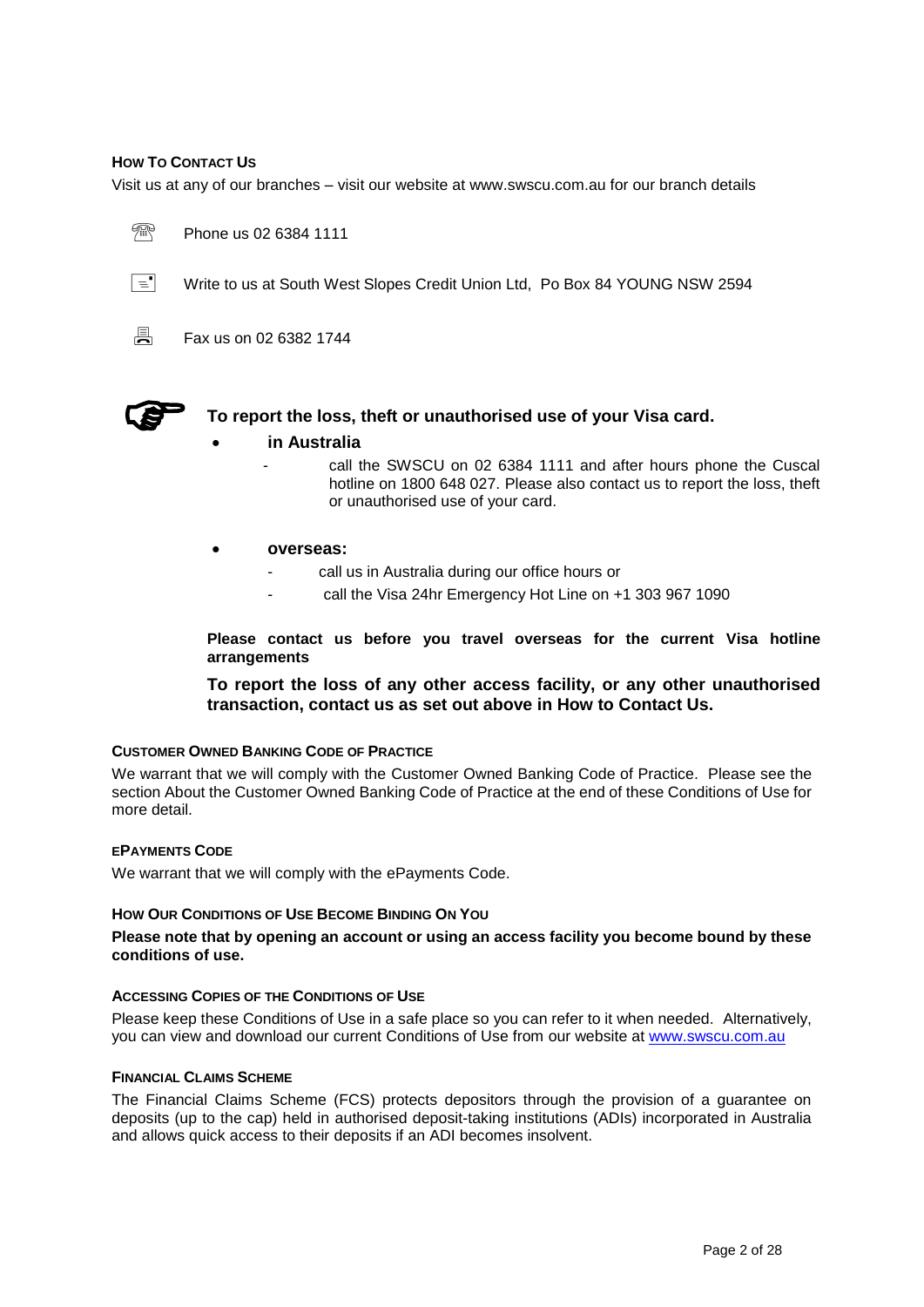The Credit Union is an ADI. Depositors with the Credit Union may be entitled to receive a payment from the FCS, subject to a limit per depositor. For further information about the FCS visit the website: [http://www.fcs.gov.au.](http://www.fcs.gov.au/)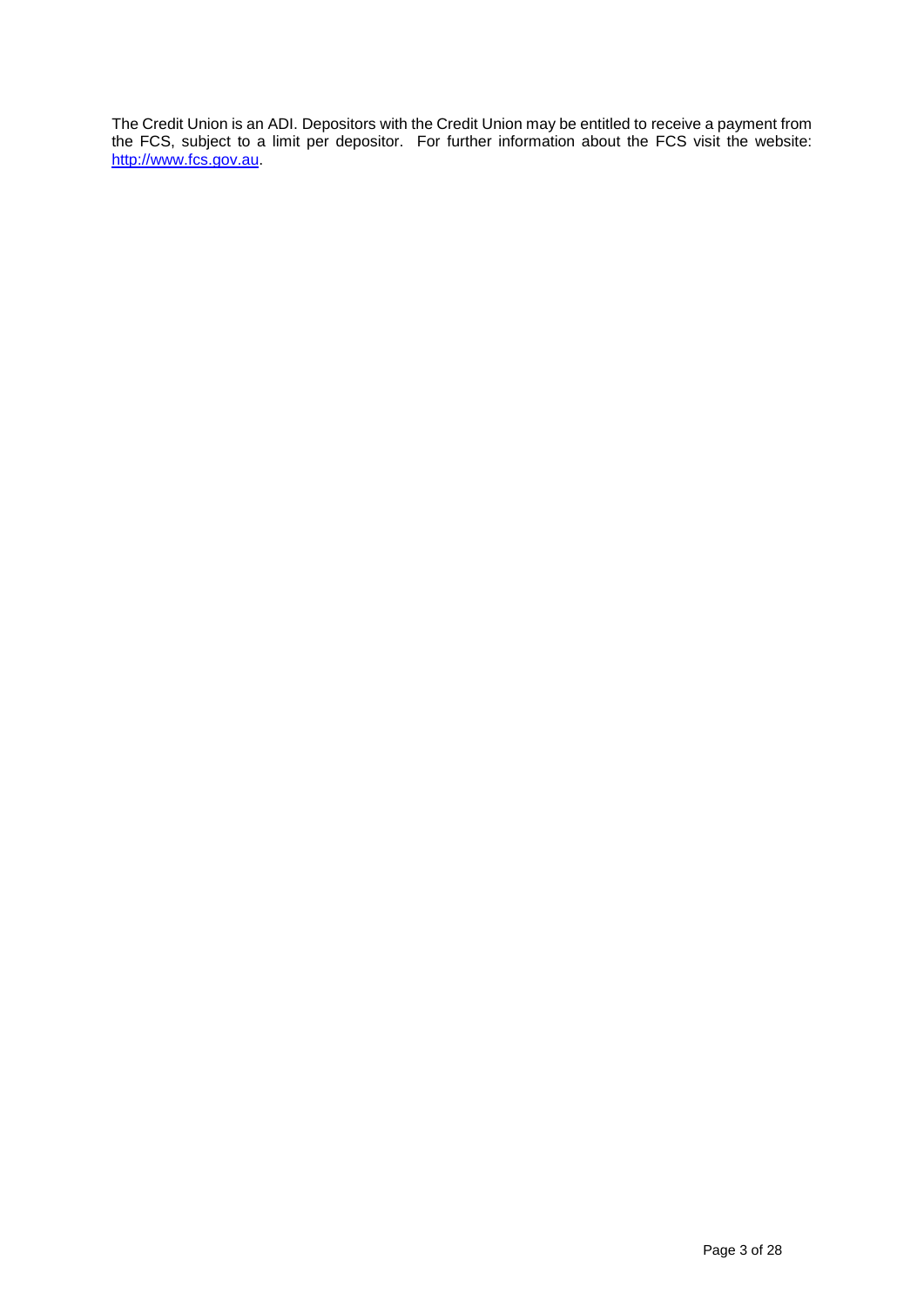# TABLE OF CONTENTS

| What Is The [South West Slopes Credit Union Ltd] Account and Access Facility?  5 |  |
|----------------------------------------------------------------------------------|--|
|                                                                                  |  |
|                                                                                  |  |
|                                                                                  |  |
|                                                                                  |  |
|                                                                                  |  |
|                                                                                  |  |
|                                                                                  |  |
|                                                                                  |  |
|                                                                                  |  |
|                                                                                  |  |
|                                                                                  |  |
|                                                                                  |  |
|                                                                                  |  |
|                                                                                  |  |
|                                                                                  |  |
|                                                                                  |  |
|                                                                                  |  |
|                                                                                  |  |
|                                                                                  |  |
|                                                                                  |  |
|                                                                                  |  |
|                                                                                  |  |
|                                                                                  |  |
|                                                                                  |  |
|                                                                                  |  |
|                                                                                  |  |
|                                                                                  |  |
|                                                                                  |  |
|                                                                                  |  |
|                                                                                  |  |
|                                                                                  |  |
|                                                                                  |  |
|                                                                                  |  |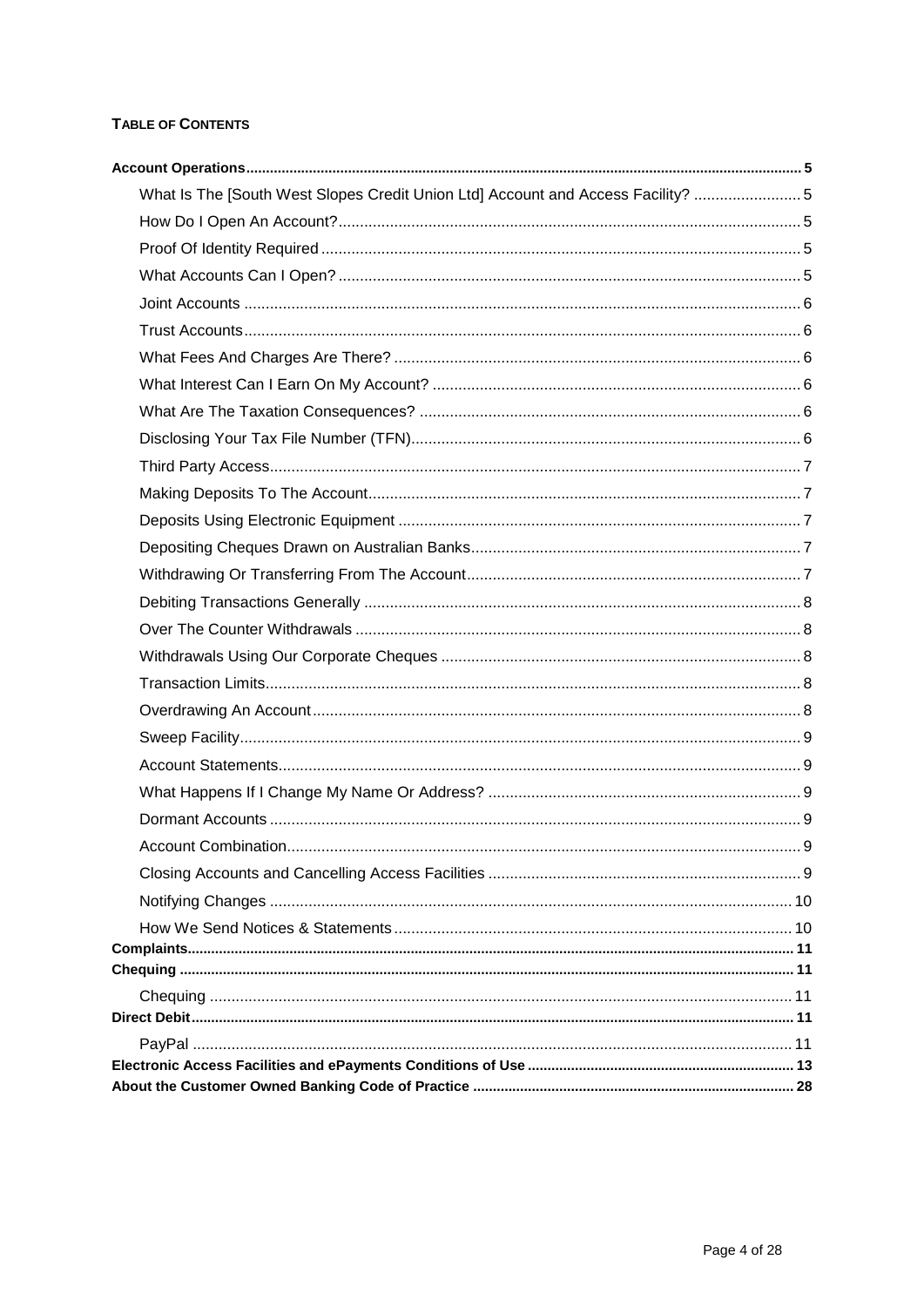## <span id="page-4-1"></span><span id="page-4-0"></span>WHAT IS THE [SOUTH WEST SLOPES CREDIT UNION LTD] ACCOUNT AND ACCESS FACILITY?

The [ South West Slopes Credit Union] Account and Access Facility is a facility that gives you transaction, savings and term deposit accounts as well as these facilities for accessing accounts:

- VISA Card Debit and/or Credit
- chequing
- BPAY® (registered to BPay Pty Ltd ABN 69 079 137 518)
- Osko Payments
- telephone and internet banking
- EFTPOS and ATM access
- direct debit requests.

Please refer to the *Summary of Accounts & Availability of Access Facilities* brochure for available account types, the conditions applying to each account type and the access methods attaching to each account type.

## <span id="page-4-2"></span>**HOW DO I OPEN AN ACCOUNT?**

You will need to become a customer of the Credit Union before we can issue the South West Slopes Credit Union Ltd Account and Access Facility to you. To become a customer, you will need to:

- complete an application form; and
- subscribe for a share in the Credit Union.

## <span id="page-4-3"></span>**PROOF OF IDENTITY REQUIRED**

The law requires us to verify your identity when you open an account or the identity of any person you appoint as a signatory to your account.

In most cases you can prove your identity by showing us one of the following photo identity documents:

- a Photo card (NSW only)
- a State or Territory drivers licence or proof of age card
- an Australian current passport or one that has expired within the last 2 years;
- a photo drivers licence issued by a foreign government;
- a passport issued by a foreign government, the United Nations or a UN agency;
- a national ID card, with photo and signature, issued by a foreign government, the United Nations or a UN agency.

If you do not have photo ID, please contact us to discuss what other forms of identification may be acceptable.

The law does not allow you to open an account using an alias without your also giving us all the other names that you are commonly known by.

If you want to appoint a signatory to your account, the signatory will also have to provide proof of identity, as above.

## <span id="page-4-4"></span>**WHAT ACCOUNTS CAN I OPEN?**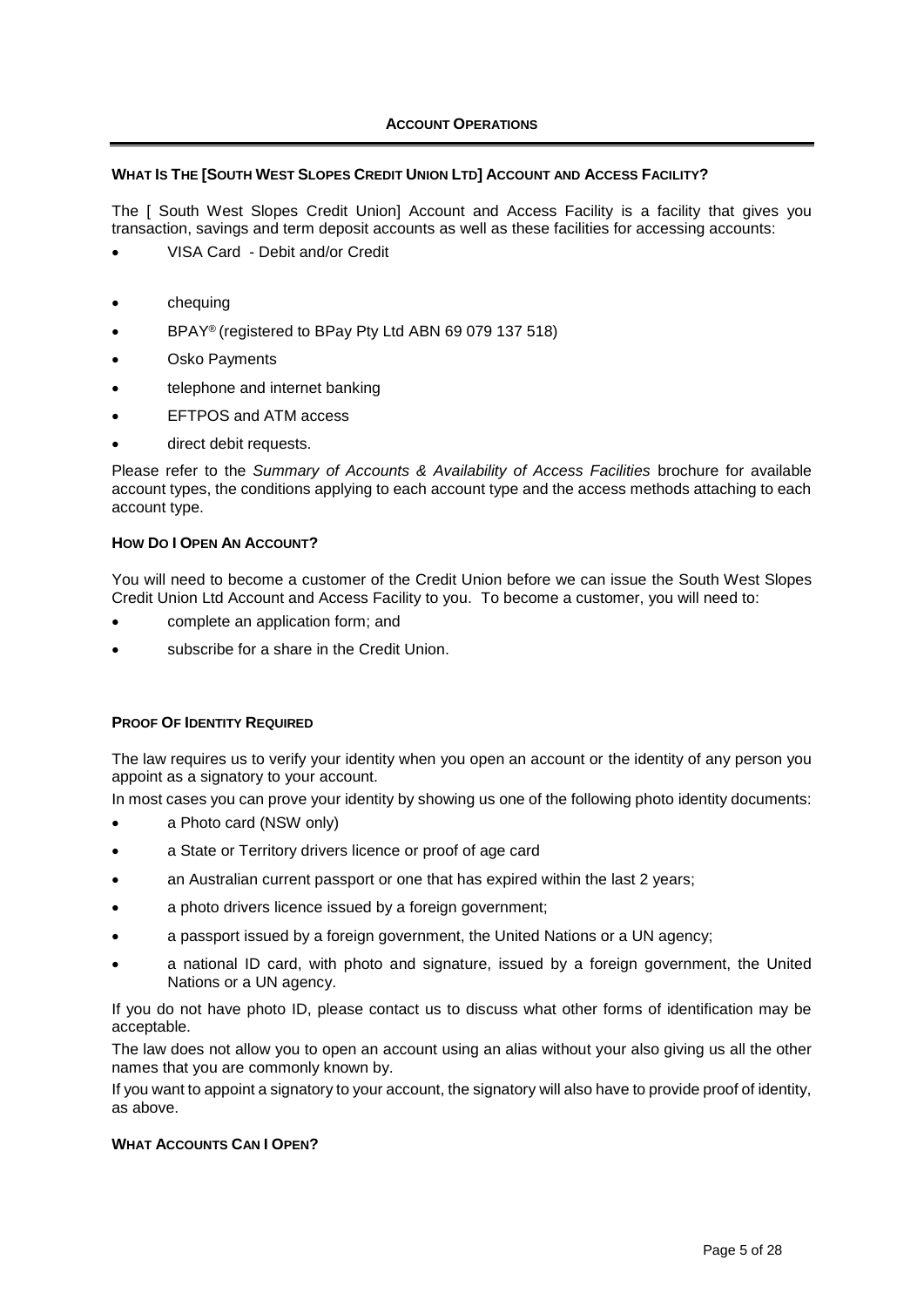When we issue you with the South West Slopes Credit Union Account and Access Facility, you have access to an S1 account. You can then activate other accounts as needed. Please first check the *Summary of Accounts & Availability of Access Facilities* brochure for the different account types available, any special conditions for opening, and the features and benefits of each account type.

## <span id="page-5-0"></span>**JOINT ACCOUNTS**

A joint account is an account held by two more persons. The important legal consequences of holding a joint account are:

- the right of survivorship when one joint holder dies, the surviving joint holders automatically take the deceased joint holder's interest in the account (for business accounts different rules may apply - see Note below)
- joint and several liability if the account is overdrawn, each joint holder is individually liable for the full amount owing.

You can operate a joint account on an 'all to sign' or 'either/or to sign' basis:

- 'all to sign' means all joint holders must sign withdrawal forms, cheques, etc
- 'either/or to sign' means any one joint holder can sign withdrawal slips, cheques, etc.

All joint account holders must consent to the joint account being operated on an 'either/or to sign' basis. However, any one joint account holder can cancel this arrangement, making it 'all to sign'.

*Note: The right of survivorship does not automatically apply to joint business accounts, such as partnerships. A partner's interest in a business joint account would normally pass to beneficiaries nominated in the partner's will or next-of-kin if there is no will. If you are operating a business partnership joint account, you should obtain your own legal advice to ensure your wishes are carried out.*

## <span id="page-5-1"></span>**TRUST ACCOUNTS**

You can open an account as a trust account. However:

- we are not taken to be aware of the terms of the trust;
- we do not have to verify that any transactions you carry out on the account are authorised by the trust.

You agree to indemnify us against any claim made upon us in relation to, or arising out of that trust.

## <span id="page-5-2"></span>**WHAT FEES AND CHARGES ARE THERE?**

Please refer to the *Schedule of Fees & Charges and Transaction Limits* for current fees and charges. We may vary fees or charges from time to time.

We will debit your primary operating account for all applicable government taxes and charges.

## <span id="page-5-3"></span>**WHAT INTEREST CAN I EARN ON MY ACCOUNT?**

Our Interest Rates brochure provides information about our current deposit and savings interest rates. Our website also has information about our current deposit and savings interest rates. We may vary deposit or savings interest rates from time to time on all deposit accounts except our term deposit accounts.

Our *Summary of Accounts & Availability of Access Facilities* brochure discloses how we calculate and credit interest to your account.

## <span id="page-5-4"></span>**WHAT ARE THE TAXATION CONSEQUENCES?**

Interest earned on an account is income and may be subject to income tax.

## <span id="page-5-5"></span>**DISCLOSING YOUR TAX FILE NUMBER (TFN)**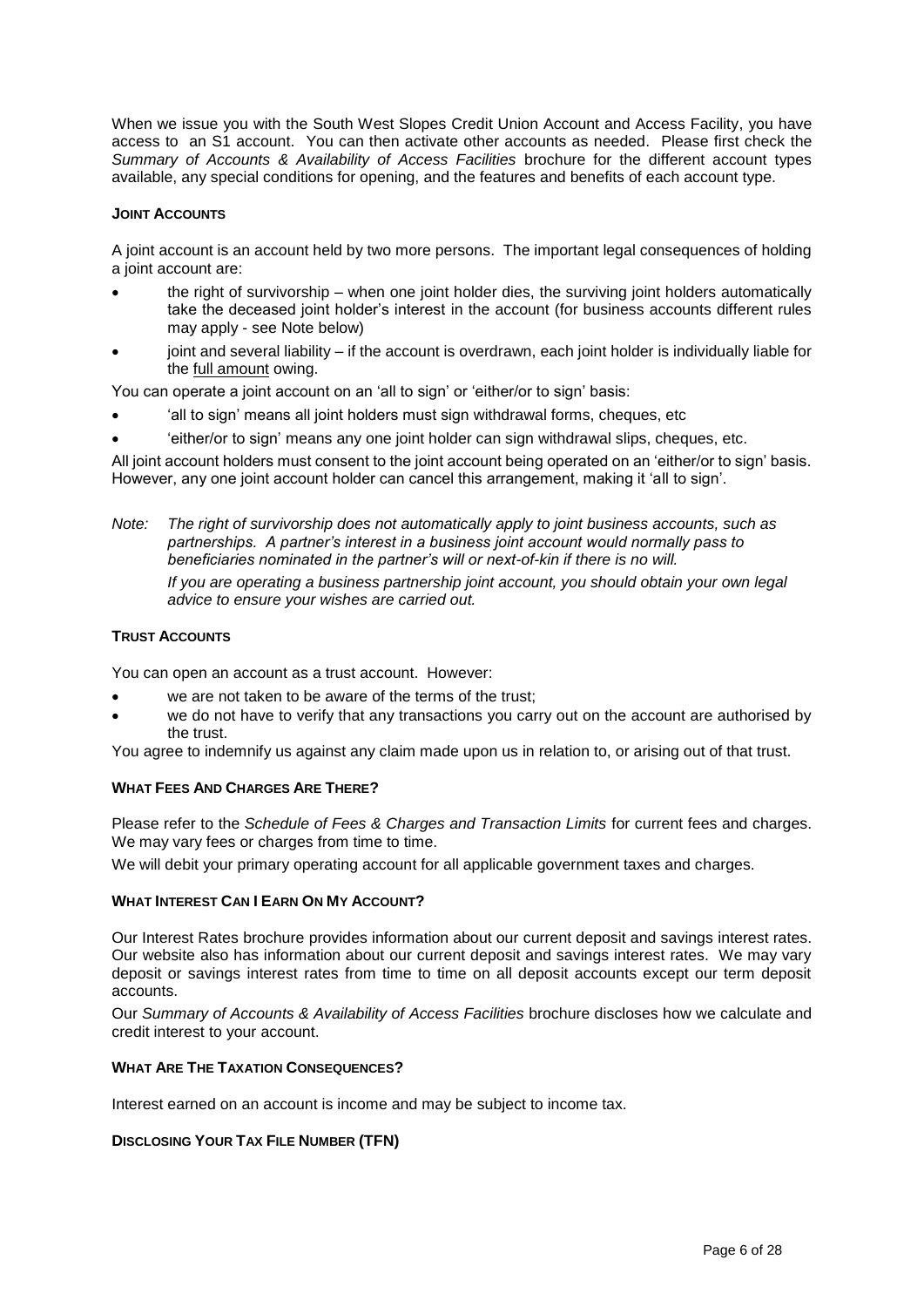When you apply for the South West Slopes Credit Union Account and Access Facility we will ask you whether you want to disclose your Tax File Number or exemption. If you disclose it, we will note your TFN against any account you activate.

You do not have to disclose your TFN to us. If you do not, we will deduct withholding tax from interest paid on the account at the highest marginal rate.

For a joint account, each holder must quote their TFN and/or exemptions, otherwise withholding tax applies to all interest earned on the joint account.

Businesses need only quote their ABN instead of a TFN.

## <span id="page-6-0"></span>**THIRD PARTY ACCESS**

You can authorise us at any time to allow another person to operate on your accounts. However, we will need to verify this person's identity before they can access your account.

You can specify which of your accounts under the Credit Union Account & Access Facility you give the authorised person authority to operate on. You are responsible for all transactions your authorised person carries out on your account. **You should ensure that the person you authorise to operate on your account is a person you trust fully.** 

You may revoke the authorised person's authority at any time by giving us written notice.

## <span id="page-6-1"></span>**MAKING DEPOSITS TO THE ACCOUNT**

You can make deposits to the account:

- by cash or cheque at our office [or any branch]
- by direct credit e.g. from your employer for wages or salary please note that we can reverse a direct credit if we do not receive full value for the direct credit
- by transfer from another account with us
- by transfer from another financial institution
- by cash or cheque at a National Australia Bank branch using a specially encoded deposit book
- by cash or cheque at selected ATMs, if your account is linked to an Visa Card

unless otherwise indicated in the *Summary of Accounts & Availability of Access Facilities* brochure.

## <span id="page-6-2"></span>**DEPOSITS USING ELECTRONIC EQUIPMENT**

If there is a discrepancy between the amount recorded as being deposited by the electronic equipment and the amount recorded by us as being received, we will contact you as soon as practicable about the difference.

Note that electronic deposits may not be processed on the same day.

## <span id="page-6-3"></span>**DEPOSITING CHEQUES DRAWN ON AUSTRALIAN BANKS**

You can only access the proceeds of a cheque when it has cleared. This usually takes 3 business days. However, you can ask us for a special clearance for which we may charge a fee. Please refer to our *Schedule of Fees & Charges and Transaction Limits* for our current fee for special clearances.

## <span id="page-6-4"></span>**WITHDRAWING OR TRANSFERRING FROM THE ACCOUNT**

You can make withdrawals from the account:

- over the counter at our office or any branch
- by direct debit
- by cheque, if your account is linked to a cheque book
- by telephone or internet banking
- by BPAY® and Osko® to make a payment to a biller
- at selected ATMs, if your account is linked to an Visa Card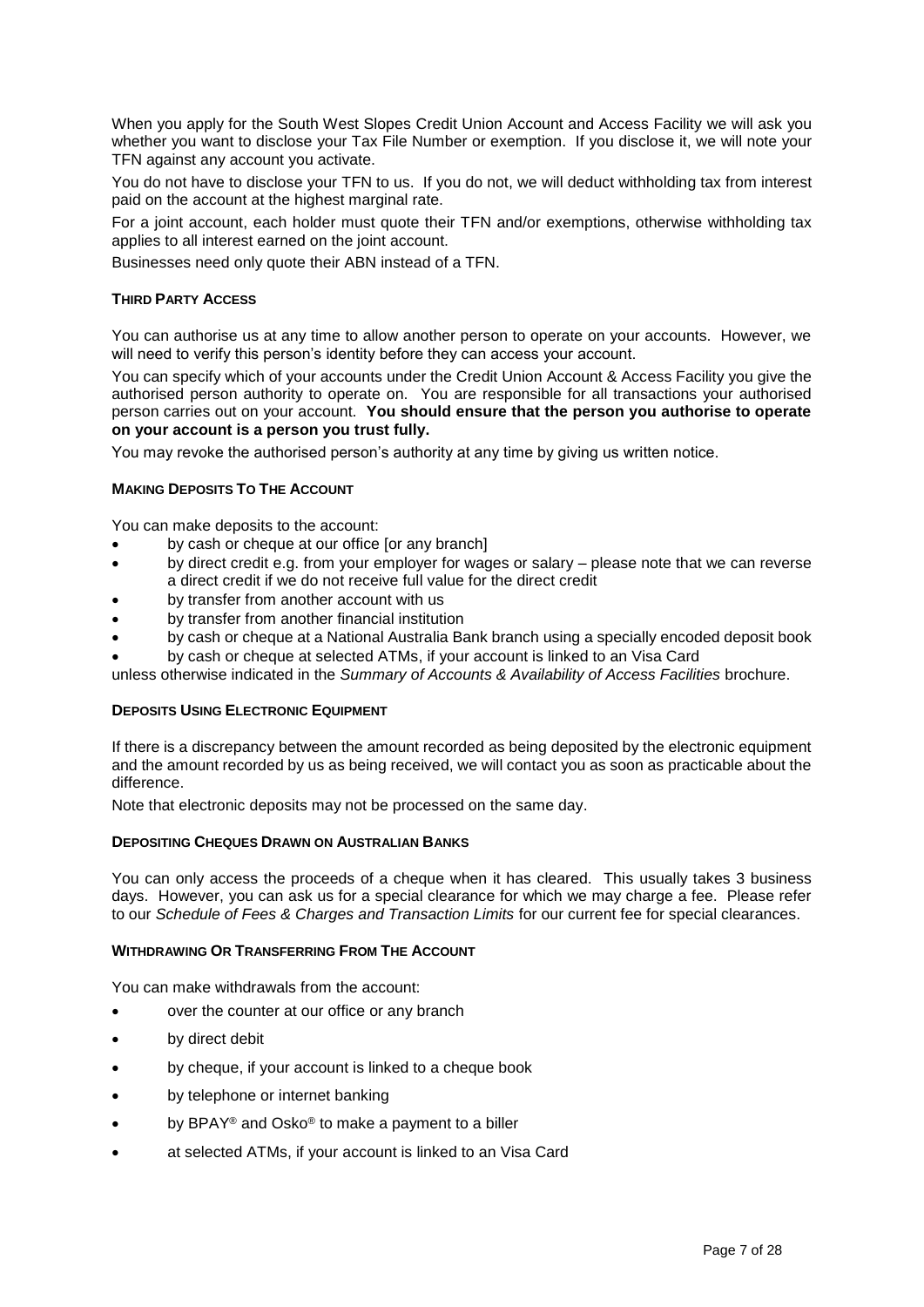via selected EFTPOS terminals, if your account is linked to an Visa Card (note that merchants may impose restrictions on withdrawing cash)

unless otherwise indicated in the *Summary of Accounts & Availability of Access Facilities* brochure. We will require acceptable proof of your identity before processing withdrawals in person or acceptable proof of your authorisation for other types of withdrawal transactions.

## <span id="page-7-0"></span>**DEBITING TRANSACTIONS GENERALLY**

We will debit transactions received on any one day in the order we determine in our absolute discretion. Transactions will not necessarily be processed to your account on the same day.

We have the right to decline to accept your authorisation for any transaction if we are uncertain for any reason of the authenticity or validity of the authorisation or your legal capacity to give the authorisation. We will not be liable to you or any other person for any loss or damage which you or such other person may suffer as a result of our action.

If you close your account before a transaction debit is processed, you will remain liable for any dishonour fees incurred in respect of that transaction

## <span id="page-7-1"></span>**OVER THE COUNTER WITHDRAWALS**

Generally, you can make over-the-counter withdrawals in cash or by buying a Credit Union corporate cheque. Please check:

- the *Summary of Accounts & Availability of Access Facilities* brochure for any restrictions on withdrawals applying to certain accounts;
- the *Schedule of Fees & Charges and Transaction Limits* for any applicable daily cash withdrawal limits or other transaction limits.

## <span id="page-7-2"></span>**WITHDRAWALS USING OUR CORPORATE CHEQUES**

This is a cheque the Credit Union draws payable to the person you nominate. You can purchase a corporate cheque from us for a fee: see the *Schedule of Fees & Charges and Transaction Limits*.

If a corporate cheque is lost or stolen, you can ask us to stop payment on it. You will need to complete a form of request, giving us evidence of the loss or theft of the cheque. You will also have to give us an indemnity – the indemnity protects us if someone else claims that you wrongfully authorised us to stop the cheque.

We cannot stop payment on our corporate cheque if you used the cheque to buy goods or services and you are not happy with them. You must seek compensation or a refund directly from the provider of the goods or services. You should contact a Government Consumer Agency if you need help.

## <span id="page-7-3"></span>**TRANSACTION LIMITS**

We limit the amount of daily withdrawals or payments you may make using electronic methods, either generally or in relation to a particular facility. These transaction limits are set out in the *Schedule of Fees & Charges and Transaction Limits*.

Please note that merchants, billers or other financial institutions may impose additional restrictions on the amount of funds that you can withdraw, pay or transfer.

We may also require you to apply for new transaction limits if you change any pass code. We will require you to provide proof of identity that satisfies us. We may reduce transaction limits to zero for security reasons.

## <span id="page-7-4"></span>**OVERDRAWING AN ACCOUNT**

You must keep sufficient cleared funds in your account to cover your cheque, direct debit and electronic transactions. If you do not, we can dishonour the transaction and charge dishonour fees: see the *Schedule of Fees & Charges and Transaction Limits*.

Alternatively, we can honour the transaction and overdraw your account. We will charge you:

interest at our current overdraft rate, calculated on the daily closing balance, or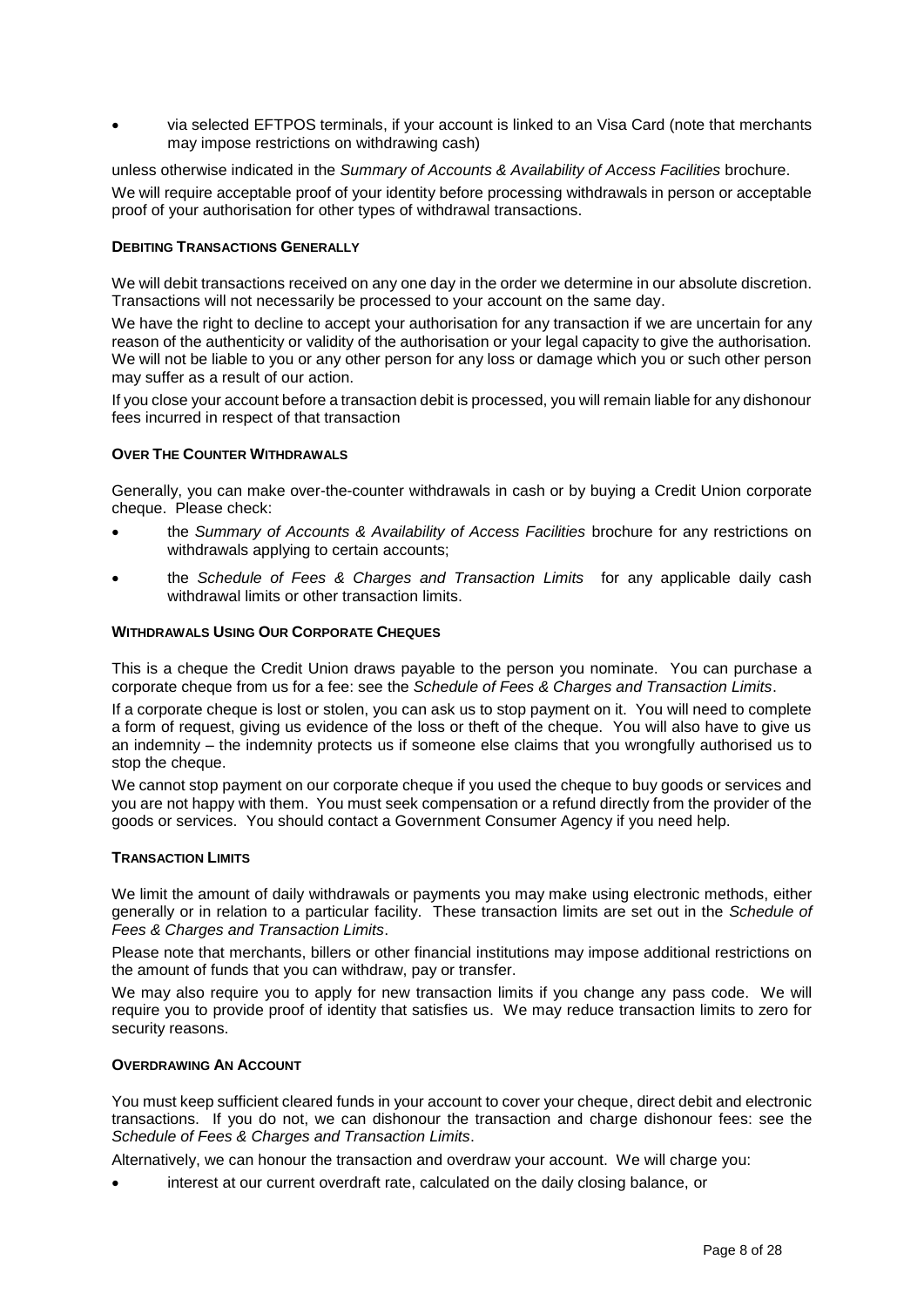a fee for each day (or part of a day) your account is overdrawn: see the *Schedule of Fees & Charges and Transaction Limits* .

'Cleared funds' means the proceeds of cheque deposits to your account, once the cheque is cleared, cash deposits and direct credits.

## <span id="page-8-0"></span>**SWEEP FACILITY**

You may nominate an account (the first account) which is to have either a nominated minimum balance or to be maintained in credit. You may then nominate a second account, which authorises us to transfer, automatically, sufficient funds to keep the first account at its nominated balance or in credit. However, we are not obliged to transfer funds if there are insufficient funds in the second account to draw on.

## <span id="page-8-1"></span>**ACCOUNT STATEMENTS**

We will send you account statements at least every 6 months. You can ask us for an account statement at any time. We may charge a fee for providing additional statements or copies: see the *Schedule of Fees & Charges and Transaction Limits*.

We can also provide your statements electronically. Please ask us about this facility.

We recommend that you check your account statement as soon as you receive it. Immediately notify us of any unauthorised transactions or errors. Please refer to *How to Contact Us* on page [2](#page-1-0) for our contact details.

#### <span id="page-8-2"></span>**WHAT HAPPENS IF I CHANGE MY NAME OR ADDRESS?**

We recommend that if you change your name or address, you let us know immediately.

#### <span id="page-8-3"></span>**DORMANT ACCOUNTS**

If no transactions are carried out on your account for at least 12 months (other than transactions initiated by the Credit Union, such as crediting interest or debiting fees and charges) we may write to you asking if you want to keep the account open. If you do not reply, we will treat your account as dormant.

Once your account becomes dormant, we may:

- charge a dormancy fee;
- stop paying interest or reduce the amount of interest.

If your account remains dormant for 7 years we have a legal obligation to remit balances exceeding \$500 to the Australian Securities and Investment Commission as unclaimed money

#### <span id="page-8-4"></span>**ACCOUNT COMBINATION**

If you have more than one account with us, we may apply a deposit balance in any account to any other deposit account in the same name which is overdrawn.

When you cease to be a customer, we may combine all your accounts (whether deposit or loan accounts) you have with us provided the accounts are all in the same name.

We will not combine accounts if to do so would breach the Code of Operation for Centrelink Direct Credit Payments and any successor Code (both when enforcing indebtedness owed to us and, to the extent the law permits, when facilitating enforcement by a third party judgement creditor).

We will give you written notice promptly after exercising any right to combine your accounts.

## <span id="page-8-5"></span>**CLOSING ACCOUNTS AND CANCELLING ACCESS FACILITIES**

You can close the South West Slopes Credit Union Account and Access Facility at any time. However, you will have to surrender your cheque book and any Visa Card at the time. We may defer closure and withhold sufficient funds to cover payment of outstanding cheque, electronic transactions and fees, if applicable.

You can cancel any access facility on request at any time.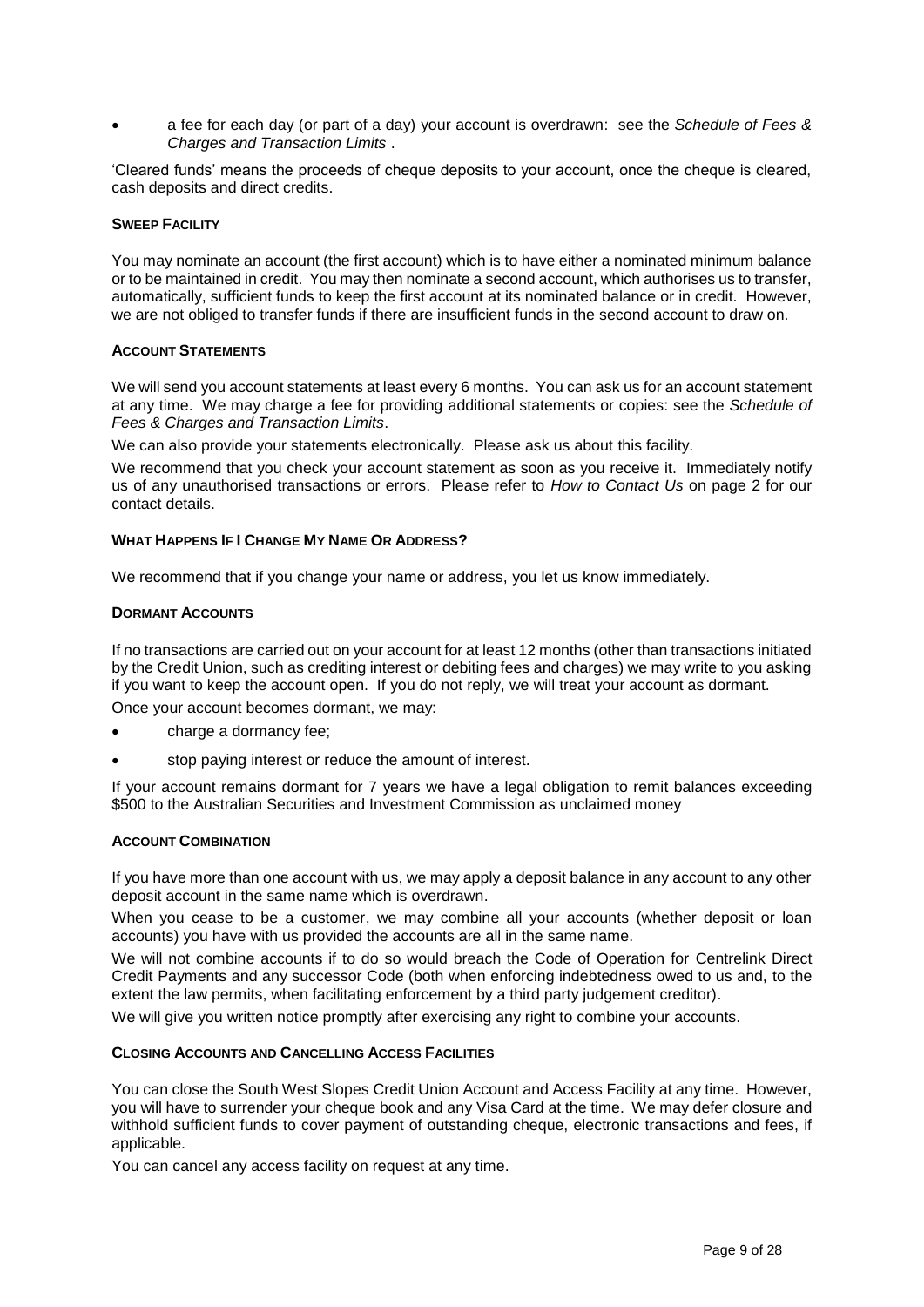We can:

- close the South West Slopes Credit Union Account and Access Facility in our absolute discretion by giving you at least 14 days' notice and paying you the balance of your account; or
- cancel any access facility for security reasons or if you breach these Conditions of Use.

## <span id="page-9-0"></span>**NOTIFYING CHANGES**

We may change fees, charges, interest rates and other conditions at any time. The following table sets out how we will notify you of any change.

| Type of change                                                                                                                                   | <b>Notice</b>                           |
|--------------------------------------------------------------------------------------------------------------------------------------------------|-----------------------------------------|
| Increasing any fee or charge                                                                                                                     | 20 days                                 |
| Adding a new fee or charge                                                                                                                       | 20 days                                 |
| Reducing the number of fee-free transactions permitted on your account                                                                           | 20 days                                 |
| Changing the minimum balance to which an account keeping fee applies                                                                             | 20 days                                 |
| Changing the method by which interest is calculated                                                                                              | 20 days                                 |
| Changing the circumstances when interest is credited to your account                                                                             | 20 days                                 |
| Increasing your liability for losses relating to ePayments (see the ePayments Conditions<br>of Use Section 3 on page 16 for a list of ePayments) | 20 days                                 |
| Imposing, removing or changing any periodic transaction limit                                                                                    | 20 days                                 |
| Changing any other term or condition                                                                                                             | when we next<br>communicate with<br>you |

We may use various methods, and combinations of methods, to notify you of these changes, such as:

- notification by letter;
- notification on or with your next statement of account;
- notification on or with the next newsletter;
- advertisements in the local or national media;
- notification on our website.

However, we will always select a method or methods appropriate to the nature and extent of the change, as well as the cost effectiveness of the method of notification.

## <span id="page-9-1"></span>**HOW WE SEND NOTICES & STATEMENTS**

We may send you notices and statements:

- by post, to the address recorded in our records or to a mailing address you nominate;
- by fax;
- by email;
- by advertisement in the media, for some notices only.

If you agree, we may, instead of sending you a notice or statement, post notices or statements to our website for you to retrieve. We will tell you when information is available for you to retrieve, either at the time or on setting up a facility that will have regular postings to the website.

You can change your email address, or revert to receiving paper notices or statements, at any time.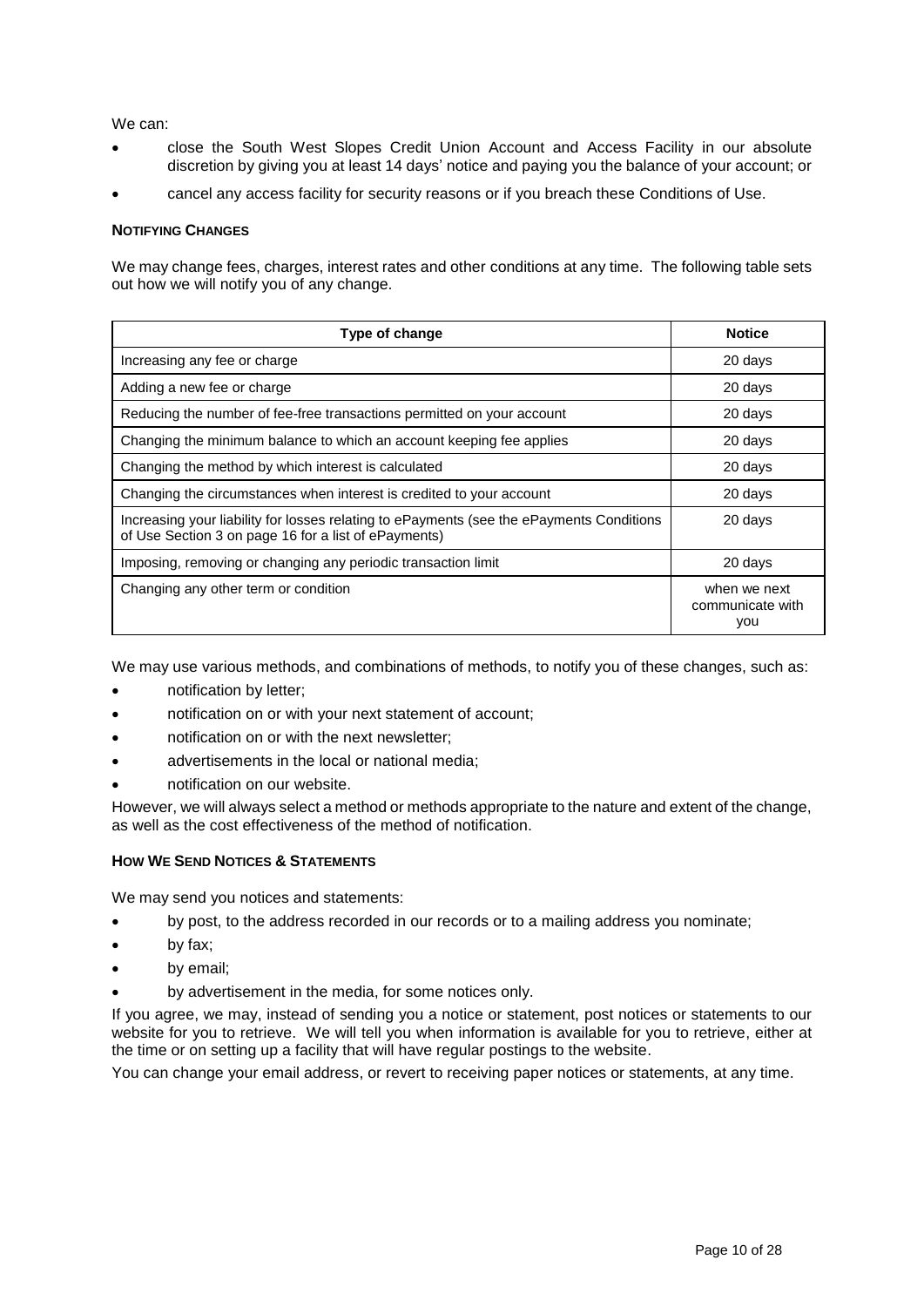<span id="page-10-0"></span>We have a dispute resolution system to deal with any complaints you may have in relation to The South West Slopes Credit Union Account and Access Facility or transactions on the account. Our dispute resolution policy requires us to deal with any complaint efficiently, speedily and sympathetically. If you are not satisfied with the way in which we resolve your complaint, or if we do not respond speedily, you may refer the complaint to our external dispute resolution centre.

If you want to make a complaint, contact our staff at any branch and tell them that you want to make a complaint. Our staff have a duty to deal with your complaint under our dispute resolution policy. Our staff must also advise you about our complaint handling process and the timetable for handling your complaint. We also have an easy to read guide to our dispute resolution system available to you on request.

## **CHEQUING**

## <span id="page-10-2"></span><span id="page-10-1"></span>**CHEQUING**

Chequing allows you to make payments by cheque. We will issue you with a cheque book and authorise you to draw cheques on our account at the National Australia Bank or another Bank as we chose. We will debit your account for the value of cheques you draw.

If you have insufficient funds in your nominated account, we may instruct the Bank to dishonour your cheque. However, we have a discretion to allow the cheque to be paid and to overdraw your account for this purpose. If you overdraw your account, we will charge you interest and fees. Please refer to the section [Overdrawing An Account.](#page-7-4)

We may not give you access to chequing if your banking history with the Credit Union is not satisfactory or if you are under 18 years of age.

## **DIRECT DEBIT**

<span id="page-10-3"></span>You can authorise a participating biller to debit amounts from your account, as and when you owe those amounts to the biller. The biller will provide you with a Direct Debit Request (DDR) Service Agreement for you to complete and sign to provide them with this authority.

To cancel the DDR Service Agreement, you can contact either the biller or us. If you contact us, we will promptly stop the facility. We suggest that you also contact the biller.

If you believe a direct debit initiated by a biller is wrong, you should contact the biller to resolve the issue. Alternatively, you may contact us. If you give us the information we require we will forward your claim to the biller. However, we are not liable to compensate you for your biller's error.

If you set up the payment on your Visa debit card, please contact us directly about unauthorised or irregular debits.

We can cancel your direct debit facility, in our absolute discretion, if 3 consecutive direct debit instructions are dishonoured. If we do this, billers will not be able to initiate a direct debit from your account under their DDR Service Agreement. Under the terms of their DDR Service Agreement, the biller may charge you a fee for each dishonour of their direct debit request.

## <span id="page-10-4"></span>**PAYPAL**

When you use PayPal you are authorising PayPal to debit amounts from your account as a biller under Direct Debit. Please note that:

- you are responsible for all PayPal debits to your account
- if you dispute a PayPal debit, you can contact PayPal directly or ask us to do so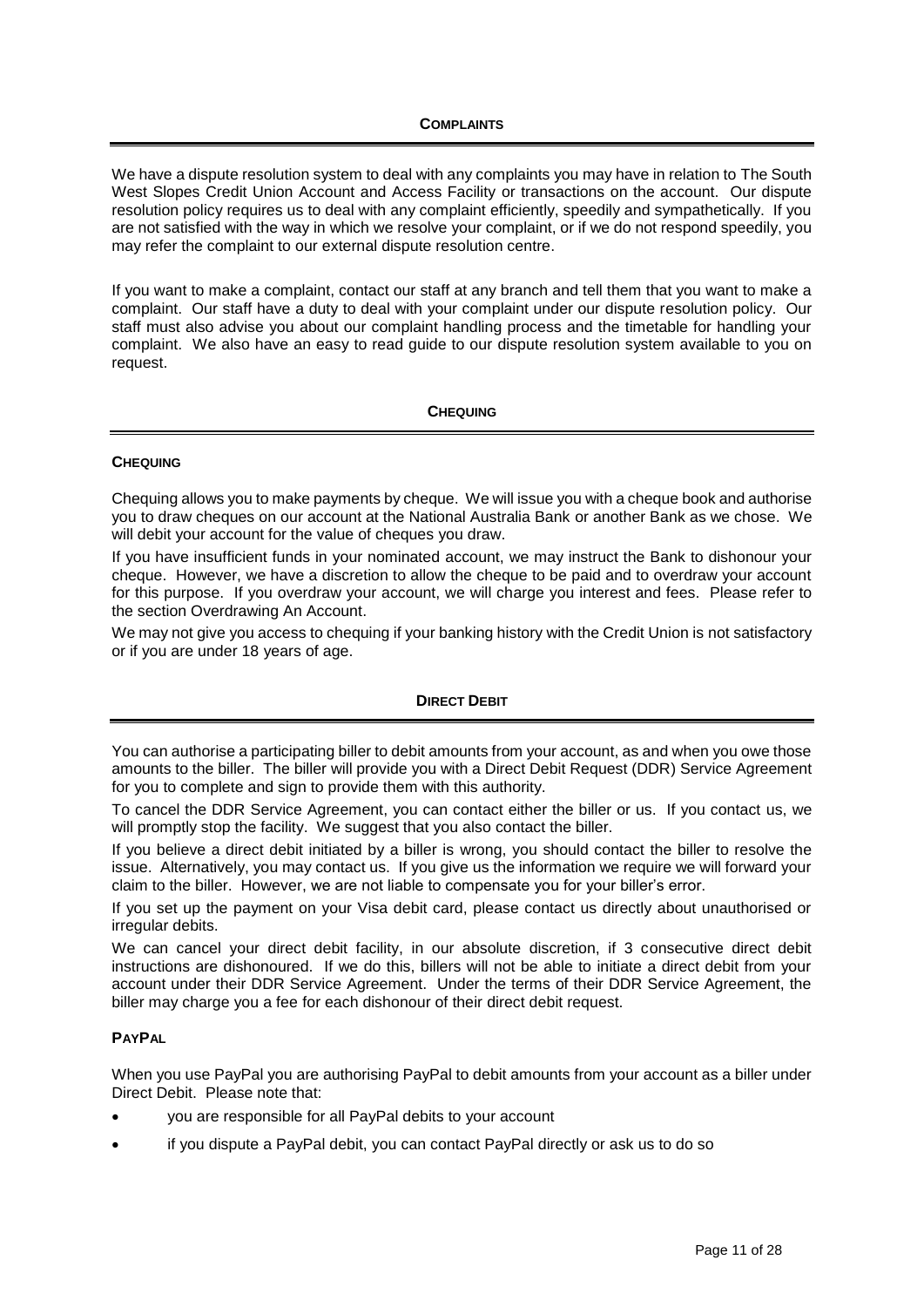- we are not responsible for compensating you for any disputed PayPal debit, or for reversing any disputed PayPal debit to your account
- if you want to cancel your direct debit arrangement with PayPal, you can contact PayPal directly or ask us to do so
- when you ask us to pass on a disputed transaction to PayPal, or your request to cancel your direct debit arrangement with PayPal, we will do so as soon as practicable but we are not responsible if PayPal fails to respond as soon as possible or at all.

Other third party payment services may operate in a similar way to PayPal.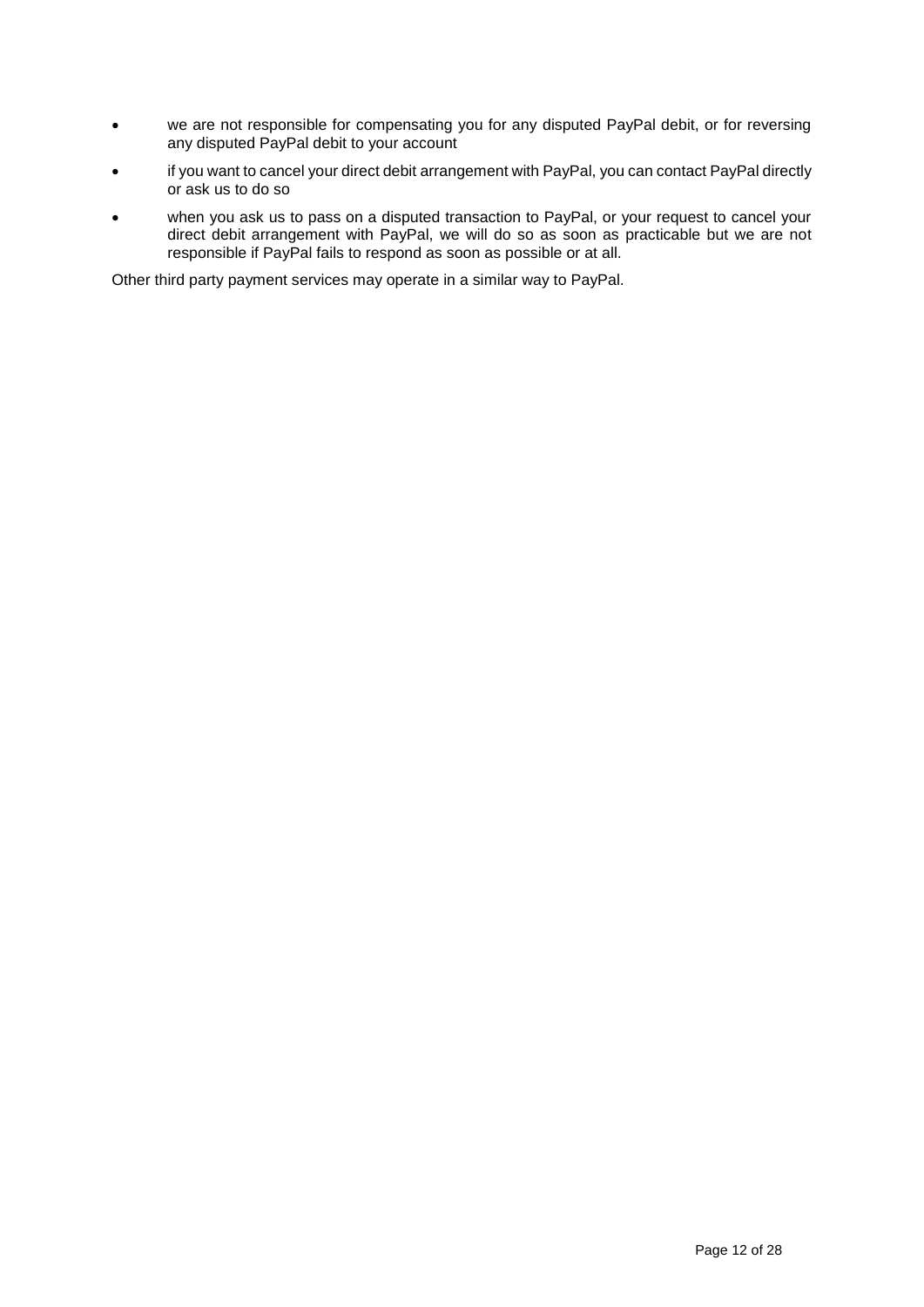## <span id="page-12-0"></span>**Section 1. INFORMATION ABOUT OUR EPAYMENT FACILITIES**

You should follow the guidelines in the box below to protect against unauthorised use of your Visa Card and pass code. These guidelines provide examples of security measures only and will not determine your liability for any losses resulting from unauthorised epayments. Liability for such transactions will be determined in accordance with the ePayments Conditions of Use and the ePayments Code.

## **Important Information You Need to Know Before Using a Device to Make Electronic Payments**

- Sign the Visa Card as soon as you receive it.
- Familiarise yourself with your obligations to keep your Visa Card and pass codes secure.
- Familiarise yourself with the steps you have to take to report loss or theft of your Visa Card or to report unauthorised use of your Visa Card, BPAY® or telephone or internet banking.
- Immediately report lost, theft or unauthorised use.
- If you change a pass code, do not select a pass code which represents your birth date or a recognisable part of your name.
- Never write the pass code on the Visa Card.
- Never write the pass code PIN on anything which is kept with or near the Visa Card.
- Never lend the Visa Card to anybody.
- Never tell or show the pass code to another person.
- Use care to prevent anyone seeing the pass code being entered on a device.
- Keep a record of the VISA card number and the VISA Card Hotline telephone number for your area with your usual list of emergency telephone numbers.
- Check your statements regularly for any unauthorised use.
- Immediately notify us when you change your address.
- ALWAYS access the telephone banking or internet banking service only using the OFFICIAL phone numbers and URL addresses.
- If accessing internet banking on someone else's PC, laptop, tablet or mobile phone, ALWAYS DELETE your browsing history.
- ALWAYS REJECT any request to provide or to confirm details of your pass code. We will NEVER ask you to provide us with these details.

**If you fail to ensure the security of your Visa Card, access facility and pass codes you may increase your liability for unauthorised transaction.**

These ePayment Conditions of Use govern all electronic transactions made using any one of our Visa Cards or facilities, listed below:

|              | Visa Card |
|--------------|-----------|
| <b>BPAY®</b> |           |

Osko Payments Internet Banking Telephone Banking

You can use any of these electronic access facilities to access an account, as listed in the *Summary of Accounts & Availability of Access Facilities*

**Visa Card**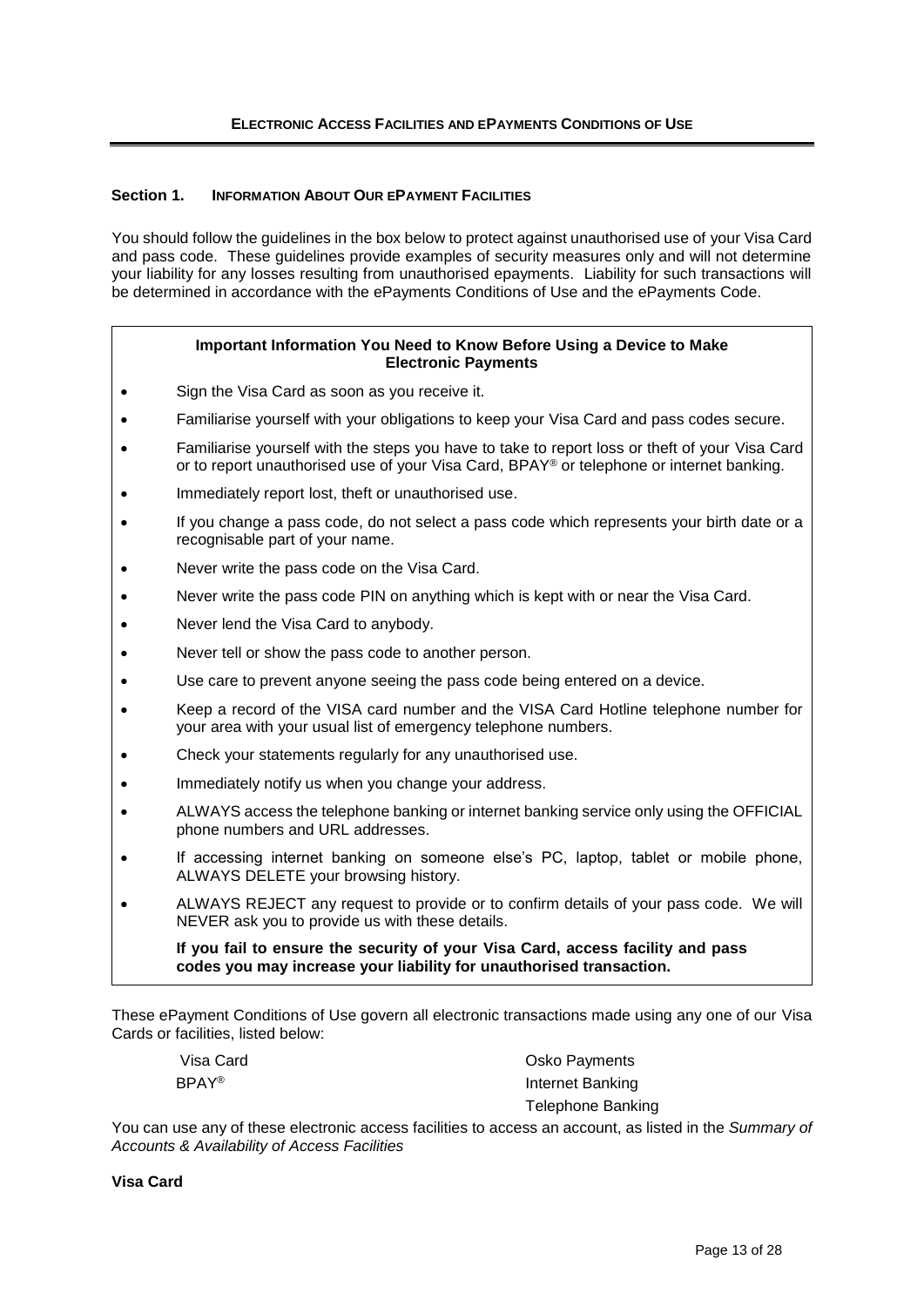Visa Card allows you to make payments at any retailer displaying the Visa Card logo, anywhere in the world. You can also withdraw cash from your account, anywhere in the world, using an ATM displaying the *Visa Card logo*. We will provide you with a PIN to use with your Visa Card. Visa Card also allows you:

- check your account balances;
- withdraw cash from your account;

We may choose not to give you a Visa Card if your banking history with the Credit Union is not satisfactory or if you are under 18 years of age (Visa Classic Credit Card only).

## **Important Information about Chargebacks for VISA Card**

If you believe a Visa Card transaction was:

- unauthorised;
- for goods or services and the merchant did not deliver them; or
- for goods and services which did not match the description provided by the merchant,

then you can ask us to 'chargeback' the transaction, by reversing the payment to the merchant's financial institution. You can do so by telling us within 30 days after the date of the statement that shows the transaction and providing us with any information we may require.

You are not able to reverse a transaction authenticated using Visa Secure unless we are liable as provided in the ePayments Conditions of Use.

**You should inform us as soon as possible if you become aware of circumstances which might entitle you to a chargeback and let us have the cardholder's copy of the Visa transaction receipt in question.** 

## **Digital Wallet**

You may load your Visa Card on to your mobile phone in a digital wallet app. Use of the Visa Card details, via the digital wallet, is governed by these Conditions of Use.

The Digital Wallet Provider is responsible for the functioning of the Digital Wallet, not us.

When you load the Card into Digital Wallet, there is a sharing of your personal information between us and the Digital Wallet Provider and between you and the Digital Wallet Provider.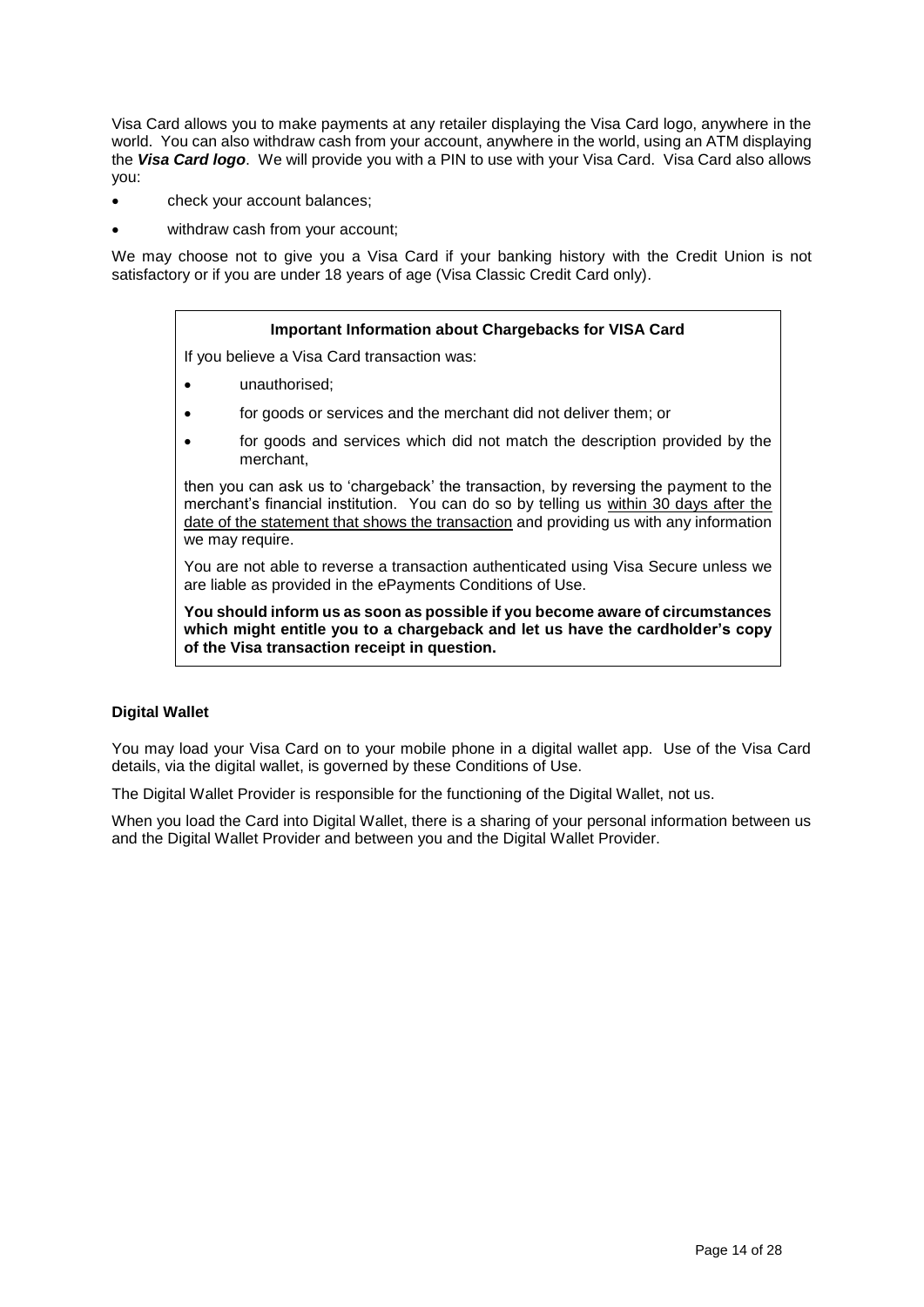## **Important Information You Need To Know When Using Your Digital Wallet On a Mobile Phone**

You must protect and keep confidential your User ID, phone lock, passcode, passwords, and all other information required for you to make purchases with your Card using the Digital Wallet.

Always protect your passcode by using a unique number or pattern that is not obvious or can be easily guessed. Take precautions when using your Digital Wallet. Try to memorise your passcode or carefully disguise it. Never keep a record of your passcode with your device, on your device or computer, or tell anyone your passcode.

Our Conditions of Use require you to report these events to us immediately:

- if your Device has been lost or stolen
- you believe your security credentials have been compromised
- if you believe there are errors
- if you suspect fraud associated with your Digital Wallet

**You may become liable for any unauthorised transactions if you unreasonably delay notifying us.**

## Section 2. **DEFINITIONS**

- (a) **Visa Card** means an ATM card, debit card or credit card and includes our [Visa Card]
- (b) **ATM** means automatic teller machine
- (c) **business day** means a day that is not a Saturday, a Sunday or a public holiday or bank holiday in the place concerned
- (d) **device** means a device we give to a user that is used to perform a transaction. Examples include:
	- (i) ATM card
	- (ii) debit card or credit card
	- (iii) token issued by a subscriber that generates a pass code
- (e) **EFTPOS** means electronic funds transfer at the point of sale—a network for facilitating transactions at point of sale
- (f) **facility** means an arrangement through which you can perform transactions
- (g) **identifier** means information that a user:
	- (i) knows but is not required to keep secret, and
	- (ii) must provide to perform a transaction

Examples include an account number or customer number.

- (h) **manual signature** means a handwritten signature, including a signature written on paper and a signature written on an electronic tablet
- (i) **pass code** means a password or code that the user must keep secret, that may be required to authenticate a transaction or user. A pass code may consist of numbers, letters, a combination of both, or a phrase. Examples include:
	- (i) personal identification number (PIN)
	- (ii) internet banking password
	- (iii) telephone banking password
	- (iv) code generated by a security token
	- (v) Osko Payments smart address (PayID).

A pass code does not include a number printed on a device (e.g. a security number printed on a credit or debit card).

(j) **regular payment arrangement** means either a recurring or an instalment payment agreement between you (the cardholder) and a Merchant in which you have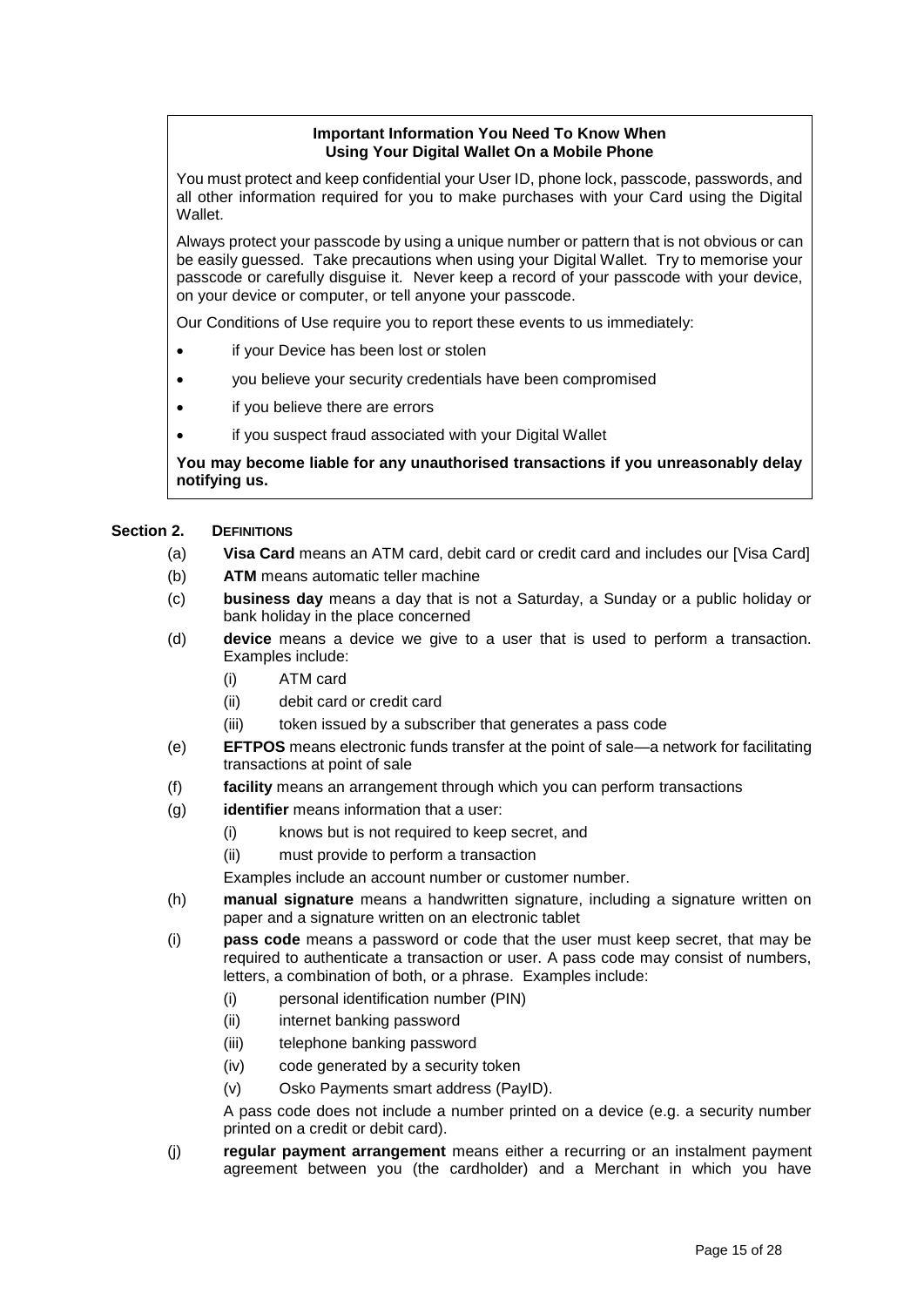preauthorised the Merchant to bill your account at predetermined intervals (eg. monthly or quarterly) or at intervals agreed by you. The amount may differ or be the same for each transaction.

- (k) **transaction** means a transaction to which these ePayment Conditions of Use apply, as set out in [Section 3](#page-15-0)
- (l) **unauthorised transaction** means a transaction that is not authorised by a user
- (m) **user** means you or an individual you have authorised to perform transactions on your account, including:
	- (i) a third party signatory to your account
	- (ii) a person you authorise us to issue an additional card to.

## <span id="page-15-0"></span>**Section 3. TRANSACTIONS**

- <span id="page-15-1"></span>3.1. These ePayment Conditions of Use apply to payment, funds transfer and cash withdrawal transactions that are:
	- (a) initiated using electronic equipment, and
	- (b) not intended to be authenticated by comparing a manual signature with a specimen signature.
- 3.2. Without limiting clause [3.1,](#page-15-1) these ePayment Conditions of Use apply to the following transactions:
	- (a) electronic card transactions, including ATM, EFTPOS, credit card and debit card transactions that are not intended to be authenticated by comparing a manual signature with a specimen signature
	- (b) telephone banking and bill payment transactions
	- (c) internet banking transactions, including 'Pay Anyone'
	- (d) online transactions performed using a card number and expiry date
	- (e) online bill payments (including BPAY)
	- (f) direct debits
	- (g) transactions using mobile devices
	- (h) Osko Payments

## <span id="page-15-2"></span>**Section 4. WHEN YOU ARE NOT LIABLE FOR LOSS**

- 4.1. You are not liable for loss arising from an unauthorised transaction if the cause of the loss is any of the following:
	- (a) fraud or negligence by our employee or agent, a third party involved in networking arrangements, or a merchant or their employee or agent
	- (b) a device, identifier or pass code which is forged, faulty, expired or cancelled
	- (c) a transaction requiring the use of a device and/or pass code that occurred before the user received the device and/or pass code (including a reissued device and/or pass code)
	- (d) a transaction being incorrectly debited more than once to the same facility
	- (e) an unauthorised transaction performed after we have been informed that a device has been misused, lost or stolen, or the security of a pass code has been breached.
- 4.2. You are not liable for loss arising from an unauthorised transaction that can be made using an identifier without a pass code or device. Where a transaction can be made using a device, or a device and an identifier, but does not require a pass code, you are liable only if the user unreasonably delays reporting the loss or theft of the device.
- 4.3. You are not liable for loss arising from an unauthorised transaction where it is clear that a user has not contributed to the loss.
- 4.4. In a dispute about whether a user received a device or pass code:
	- (a) there is a presumption that the user did not receive it, unless we can prove that the user did receive it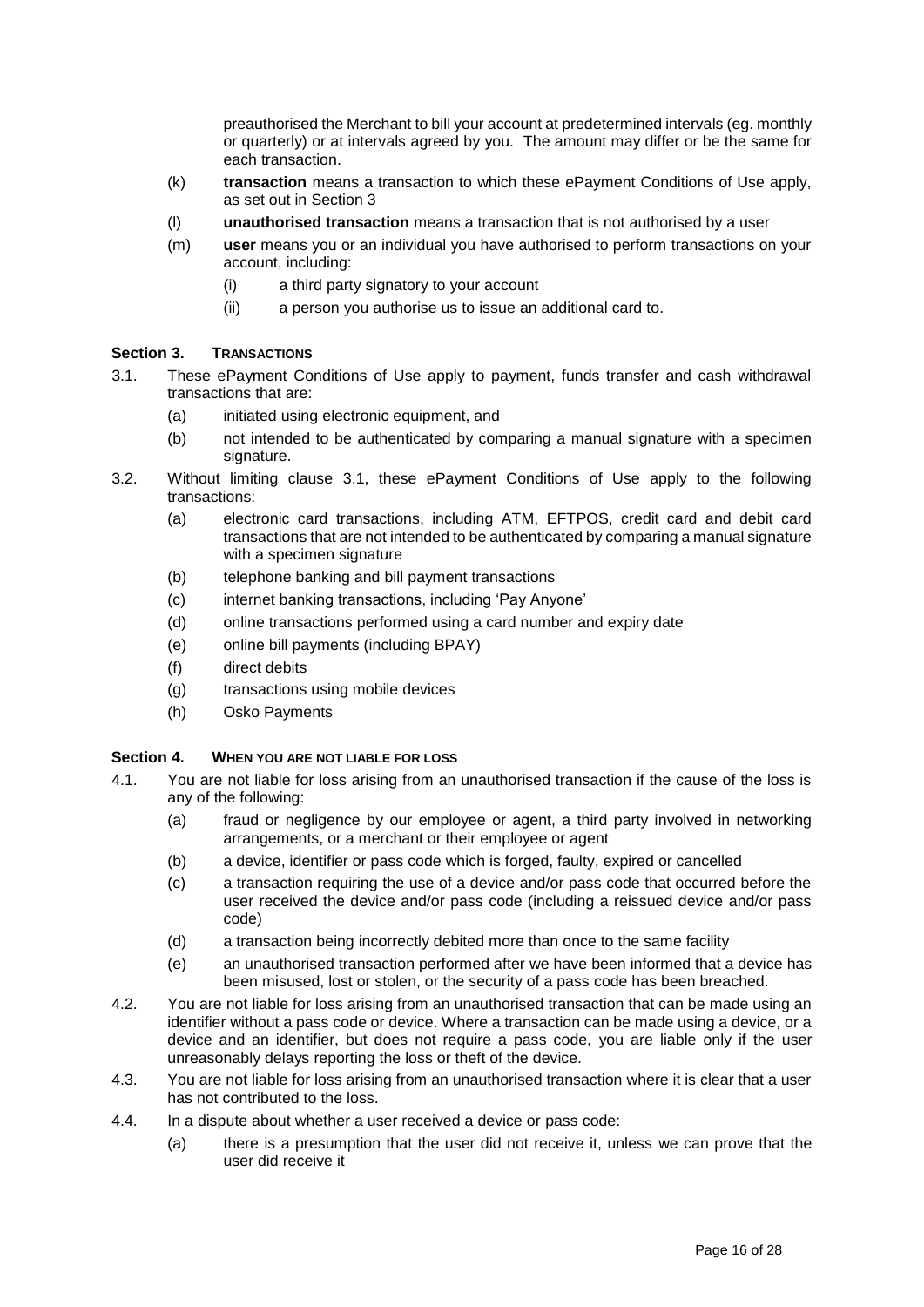- (b) we can prove that a user received a device or pass code by obtaining an acknowledgement of receipt from the user
- (c) we may not rely on proof of delivery to a user's correct mailing or electronic address as proof that the user received the device or pass code.

## <span id="page-16-0"></span>**Section 5. WHEN YOU ARE LIABLE FOR LOSS**

- 5.1. If [Section 4](#page-15-2) does not apply, you may only be made liable for losses arising from an unauthorised transaction in the circumstances specified in this [Section 5.](#page-16-0)
- <span id="page-16-1"></span>5.2. Where we can prove on the balance of probability that a user contributed to a loss through fraud, or breaching the pass code security requirements in [Section 6:](#page-17-0)
	- (a) you are liable in full for the actual losses that occur before the loss, theft or misuse of a device or breach of pass code security is reported to us
	- (b) you are not liable for the portion of losses:
		- (i) incurred on any one day that exceeds any applicable daily transaction limit
		- (ii) incurred in any period that exceeds any applicable periodic transaction limit
		- (iii) that exceeds the balance on the facility, including any pre-arranged credit
		- (iv) incurred on any facility that we and you had not agreed could be accessed using the device or identifier and/or pass code used to perform the transaction.

## 5.3. Where:

- (a) more than one pass code is required to perform a transaction; and
- (b) we prove that a user breached the pass code security requirements in [Section 6](#page-17-0) for one or more of the required pass codes, but not all of the required pass codes

you are liable under clause [5.2](#page-16-1) only if we also prove on the balance of probability that the breach of the pass code security requirements under [Section 6](#page-17-0) was more than 50% responsible for the losses, when assessed together with all the contributing causes.

- 5.4. You are liable for losses arising from unauthorised transactions that occur because a user contributed to losses by leaving a card in an ATM, as long as the ATM incorporates reasonable safety standards that mitigate the risk of a card being left in the ATM.
	- *Note: Reasonable safety standards that mitigate the risk of a card being left in an ATM include ATMs that capture cards that are not removed after a reasonable time and ATMs that require a user to swipe and then remove a card in order to commence a transaction.*
- <span id="page-16-2"></span>5.5. Where we can prove, on the balance of probability, that a user contributed to losses resulting from an unauthorised transaction by unreasonably delaying reporting the misuse, loss or theft of a device, or that the security of all pass codes has been breached, you:
	- (a) are liable for the actual losses that occur between:
		- (i) when the user became aware of the security compromise, or should reasonably have become aware in the case of a lost or stolen device, and
		- (ii) when the security compromise was reported to us
	- (b) are not liable for any portion of the losses:
		- (i) incurred on any one day that exceeds any applicable daily transaction limit
		- (ii) incurred in any period that exceeds any applicable periodic transaction limit
		- (iii) that exceeds the balance on the facility, including any pre-arranged credit
		- (iv) incurred on any facility that we and you had not agreed could be accessed using the device and/or pass code used to perform the transaction.

*Note: You may be liable under clause [5.5](#page-16-2) if you were the user who contributed to the loss, or if a different user contributed to the loss.* 

- 5.6. Where a pass code was required to perform an unauthorised transaction, and clauses [5.2](#page-16-1)[-5.5](#page-16-2) do not apply, you are liable for the least of:
	- (a) \$150, or a lower figure determined by us
	- (b) the balance of the facility or facilities which we and you have agreed can be accessed using the device and/or pass code, including any prearranged credit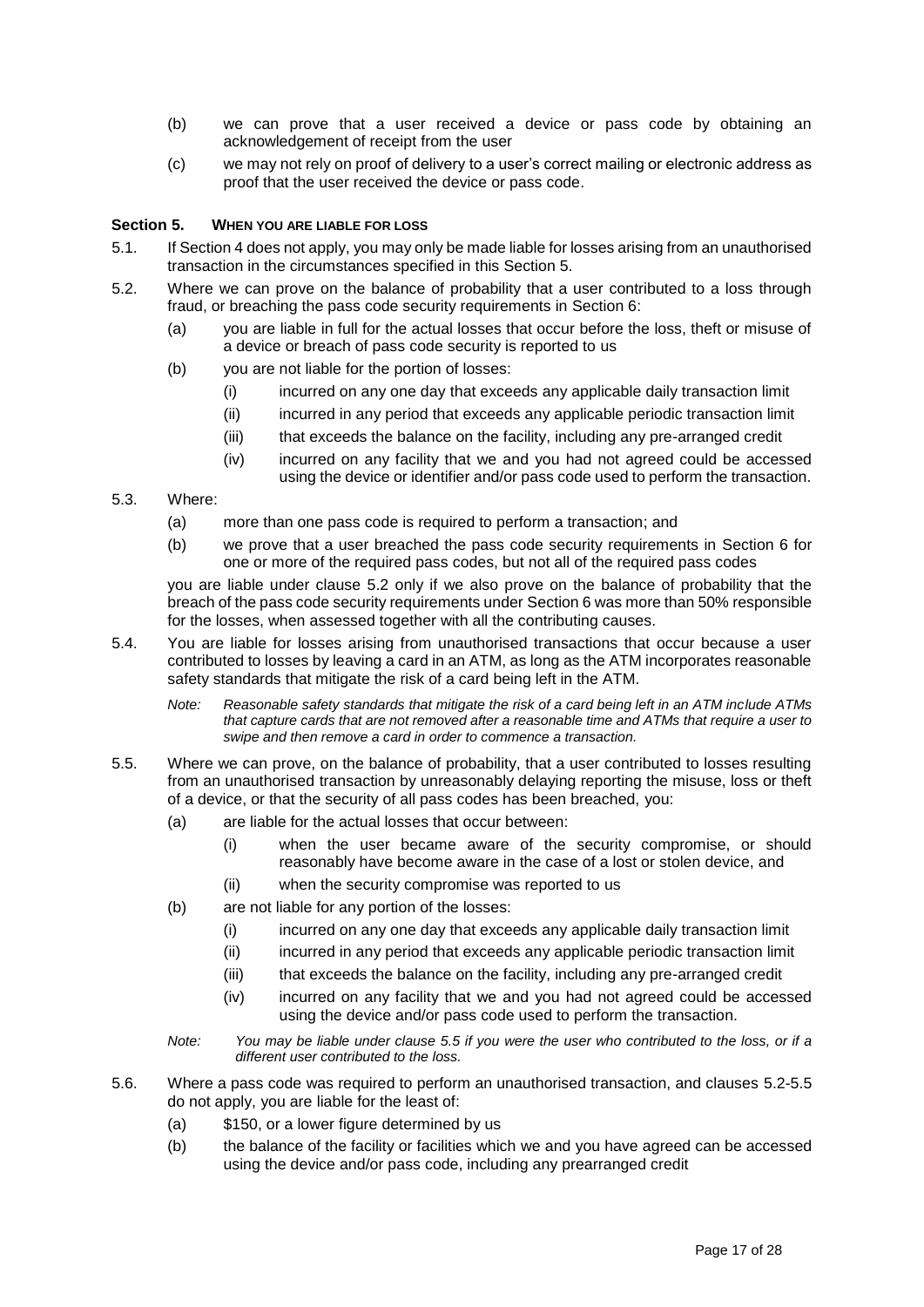- (c) the actual loss at the time that the misuse, loss or theft of a device or breach of pass code security is reported to us, excluding that portion of the losses incurred on any one day which exceeds any relevant daily transaction or other periodic transaction limit.
- 5.7. In deciding whether on the balance of probabilities we have proved that a user has contributed to losses under clauses [5.2](#page-16-1) and [5.5:](#page-16-2)
	- (a) we must consider all reasonable evidence, including all reasonable explanations for the transaction occurring
	- (b) the fact that a facility has been accessed with the correct device and/or pass code, while significant, does not, of itself, constitute proof on the balance of probability that a user contributed to losses through fraud or a breach of the pass code security requirements in [Section 6](#page-17-0)
	- (c) the use or security of any information required to perform a transaction that is not required to be kept secret by users (for example, the number and expiry date of a device) is not relevant to a user's liability.
- 5.8. If a user reports an unauthorised transaction on a credit card account, debit card account or charge card account we will not hold you liable for losses under [Section 5](#page-16-0) for an amount greater than your liability if we exercised any rights we had under the rules of the card scheme at the time the report was made, against other parties to the scheme (for example, charge-back rights).

This clause does not require us to exercise any rights we may have under the rules of the card scheme. However, we cannot hold you liable under this clause for a greater amount than would apply if we had exercised those rights.

## <span id="page-17-0"></span>**Section 6. PASS CODE SECURITY REQUIREMENTS**

- 6.1. [Section 6](#page-17-0) applies where one or more pass codes are needed to perform a transaction.
- <span id="page-17-1"></span>6.2. A user must not:
	- (a) voluntarily disclose one or more pass codes to anyone, including a family member or friend
	- (b) where a device is also needed to perform a transaction, write or record pass code(s) on a device, or keep a record of the pass code(s) on anything:
		- (i) carried with a device
		- (ii) liable to loss or theft simultaneously with a device

unless the user makes a reasonable attempt to protect the security of the pass code

- <span id="page-17-2"></span>(c) where a device is not needed to perform a transaction, keep a written record of all pass codes required to perform transactions on one or more articles liable to be lost or stolen simultaneously, without making a reasonable attempt to protect the security of the pass code(s).
- 6.3. For the purpose of clause[s 6.2\(b\)](#page-17-1)[–6.2\(c\),](#page-17-2) a reasonable attempt to protect the security of a pass code record includes making any reasonable attempt to disguise the pass code within the record, or prevent unauthorised access to the pass code record, including by:
	- (a) hiding or disguising the pass code record among other records
	- (b) hiding or disguising the pass code record in a place where a pass code record would not be expected to be found
	- (c) keeping a record of the pass code record in a securely locked container
	- (d) preventing unauthorised access to an electronically stored record of the pass code record.

This list is not exhaustive.

- 6.4. A user must not act with extreme carelessness in failing to protect the security of all pass codes where extreme carelessness means a degree of carelessness that greatly exceeds what would normally be considered careless behaviour.
	- *Note 1: An example of extreme carelessness is storing a user name and pass code for internet banking in a diary, BlackBerry or computer that is not password protected under the heading 'Internet banking codes'.*
	- *Note 2: For the obligations applying to the selection of a pass code by a user, see clause [6.5.](#page-18-0)*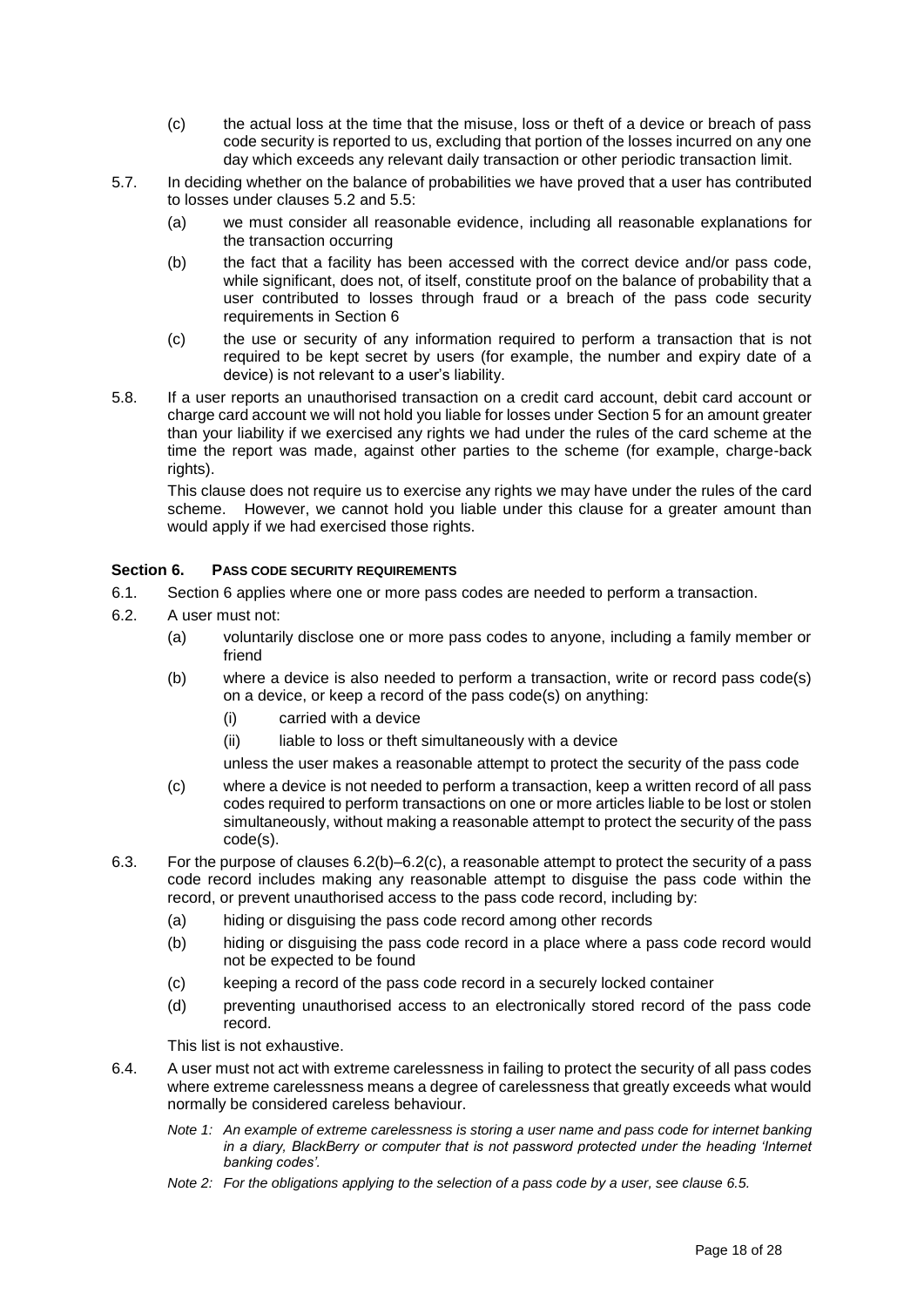- <span id="page-18-0"></span>6.5. A user must not select a numeric pass code that represents their birth date, or an alphabetical pass code that is a recognisable part of their name, if we have:
	- (a) specifically instructed the user not to do so
	- (b) warned the user of the consequences of doing so.
- 6.6. The onus is on us to prove, on the balance of probability,that we have complied with clause [6.5.](#page-18-0)
- 6.7. Where we expressly authorise particular conduct by a user, either generally or subject to conditions, a user who engages in the conduct, complying with any conditions, does not breach the pass code security requirements in [Section 6.](#page-17-0)
- 6.8. Where we expressly or implicitly promote, endorse or authorise the use of a service for accessing a facility (for example, by hosting an access service on our electronic address), a user who discloses, records or stores a pass code that is required or recommended for the purpose of using the service does not breach the pass code security requirements in [Section](#page-17-0)  [6.](#page-17-0)

## **Section 7. LIABILITY FOR LOSS CAUSED BY SYSTEM OR EQUIPMENT MALFUNCTION**

- 7.1. You are not liable for loss caused by the failure of a system or equipment provided by any party to a shared electronic network to complete a transaction accepted by the system or equipment in accordance with a user's instructions.
- 7.2. Where a user should reasonably have been aware that a system or equipment provided by any party to a shared electronic network was unavailable or malfunctioning, our liability is limited to:
	- (a) correcting any errors
	- (b) refunding any fees or charges imposed on the user.

## **Section 8. NETWORK ARRANGEMENTS**

- 8.1. We must not avoid any obligation owed to you on the basis that:
	- (a) we are a party to a shared electronic payments network
	- (b) another party to the network caused the failure to meet the obligation.
- 8.2. We must not require you to:
	- (a) raise a complaint or dispute about the processing of a transaction with any other party to a shared electronic payments network
	- (b) have a complaint or dispute investigated by any other party to a shared electronic payments network.

## <span id="page-18-1"></span>**Section 9. MISTAKEN INTERNET PAYMENTS**

- 9.1. In this [Section 9:](#page-18-1)
	- (a) **direct entry** means a direct debit or direct credit
	- (b) **mistaken internet payment** means a payment by a user through a 'Pay Anyone' internet banking facility and processed by an ADI through direct entry where funds are paid into the account of an unintended recipient because the user enters or selects a Bank/State/Branch (BSB) number and/or identifier that does not belong to the named and/or intended recipient as a result of:
		- (i) the user's error, or
		- (ii) the user being advised of the wrong BSB number and/or identifier.
		- This does not include payments made using BPAY.
	- (c) **receiving ADI** means an ADI whose customer has received an internet payment
	- (d) **unintended recipient** means the recipient of funds as a result of a mistaken internet payment
- <span id="page-18-2"></span>9.2. When you report a mistaken internet payment, we must investigate whether a mistaken internet payment has occurred.
- 9.3. If we are satisfied that a mistaken internet payment has occurred, we must send the receiving ADI a request for the return of the funds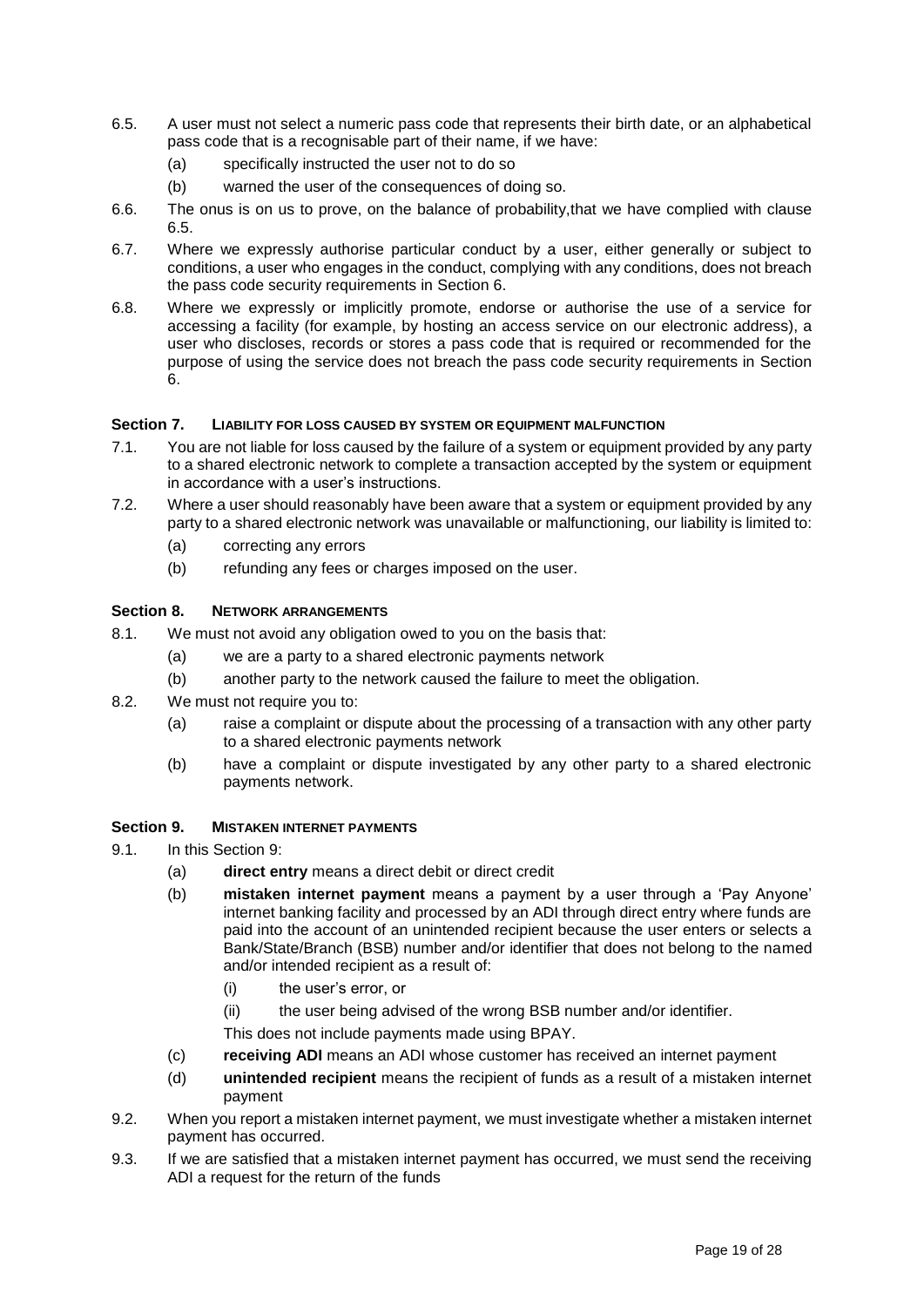*Note: Under the ePayments Code, the receiving ADI must within 5 business days:* 

- *(i) acknowledge the request by the sending ADI for the return of funds, and*
- *(ii) advise the sending ADI whether there are sufficient funds in the account of the unintended recipient to cover the mistaken internet payment.*
- 9.4. If we are not satisfied that a mistaken internet payment has occurred, we will not take any further action.
- <span id="page-19-0"></span>9.5. We must inform you of the outcome of the reported mistaken internet payment in writing and within 30 business days of the day on which the report is made.
- <span id="page-19-1"></span>9.6. You may complain to us about how the report is dealt with, including that we and/or the receiving ADI:
	- (a) are not satisfied that a mistaken internet payment has occurred
	- (b) have not complied with the processes and timeframes set out in clauses [9.2](#page-18-2)[-9.5,](#page-19-0) or as described in the box below.
- 9.7. When we receive a complaint under clause [9.6](#page-19-1) we must:
	- (a) deal with the complaint under our internal dispute resolution procedures
	- (b) not require you to complain to the receiving ADI.
- 9.8. If you are not satisfied with the outcome of a complaint, you are able to complain to our external dispute resolution scheme provider.
	- *Note: If we are unable to return funds to you because the unintended recipient of a mistaken internet payment does not cooperate, you can complain to our external dispute resolution scheme provider.*

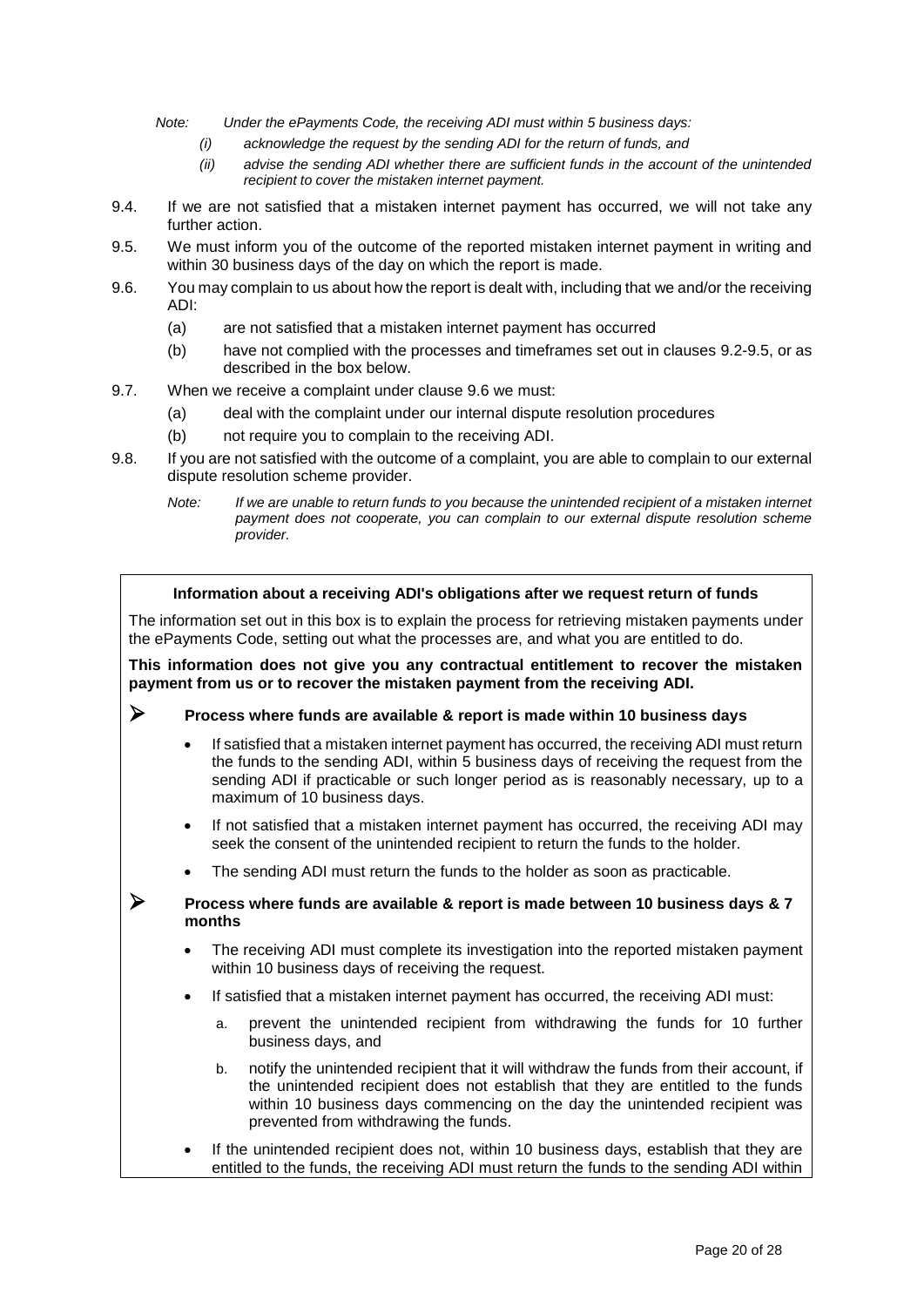|           | 2 business days after the expiry of the 10 business day period, during which the<br>unintended recipient is prevented from withdrawing the funds from their account.                                                                                                                                                                                                                                                                                                                                       |
|-----------|------------------------------------------------------------------------------------------------------------------------------------------------------------------------------------------------------------------------------------------------------------------------------------------------------------------------------------------------------------------------------------------------------------------------------------------------------------------------------------------------------------|
| $\bullet$ | If the receiving ADI is not satisfied that a mistaken internet payment has occurred, it<br>may seek the consent of the unintended recipient to return the funds to the holder.                                                                                                                                                                                                                                                                                                                             |
|           | The sending ADI must return the funds to the holder as soon as practicable.                                                                                                                                                                                                                                                                                                                                                                                                                                |
|           | Process where funds are available and report is made after 7 months                                                                                                                                                                                                                                                                                                                                                                                                                                        |
| $\bullet$ | If the receiving ADI is satisfied that a mistaken internet payment has occurred, it must<br>seek the consent of the unintended recipient to return the funds to the user.                                                                                                                                                                                                                                                                                                                                  |
| $\bullet$ | If not satisfied that a mistaken internet payment has occurred, the receiving ADI may<br>seek the consent of the unintended recipient to return the funds to the holder.                                                                                                                                                                                                                                                                                                                                   |
| $\bullet$ | If the unintended recipient consents to the return of the funds:                                                                                                                                                                                                                                                                                                                                                                                                                                           |
|           | the receiving ADI must return the funds to the sending ADI, and<br>a.                                                                                                                                                                                                                                                                                                                                                                                                                                      |
|           | the sending ADI must return the funds to the holder as soon as practicable.<br>b.                                                                                                                                                                                                                                                                                                                                                                                                                          |
|           | Process where funds are not available                                                                                                                                                                                                                                                                                                                                                                                                                                                                      |
|           | Where the sending ADI and the receiving ADI are satisfied that a mistaken internet<br>payment has occurred, but there are not sufficient credit funds available in the account<br>of the unintended recipient to the full value of the mistaken internet payment, the<br>receiving ADI must use reasonable endeavours to retrieve the funds from the<br>unintended recipient for return to the holder (for example, by facilitating repayment of<br>the funds by the unintended recipient by instalments). |

## **Section 10. USING TELEPHONE BANKING AND INTERNET BANKING**

- 10.1. We do not warrant that:
	- (a) the information available to you about your accounts through our home banking service is always up to date;
	- (b) you will have 24 hours a day, 7 days per week, access to telephone banking or internet banking.
	- (c) data you transmit via telephone banking or internet banking is totally secure.

## **Section 11. HOW TO REPORT LOSS, THEFT OR UNAUTHORISED USE OF YOUR VISA CARD OR PASS CODE**

11.1. If you believe your Visa Card has been misused, lost or stolen or the pass code has become known to someone else, you must immediately contact us during business hours or the Visa Card HOTLINE at any time.

*Please refer to How to Contact Us on page [2](#page-1-0) for our contact details.* 

- 11.2. We will acknowledge your notification by giving you a reference number that verifies the date and time you contacted us. Please retain this reference number.
- 11.3. The Visa Card HOTLINE is available 24 hours a day, 7 days a week.
- 11.4. If the Visa Card HOTLINE is not operating when you attempt notification, nevertheless, you must report the loss, theft or unauthorised use to us as soon as possible during business hours. We will be liable for any losses arising because the Visa Card HOTLINE is not operating at the time of attempted notification, provided you report the loss, theft or unauthorised use to us as soon as possible during business hours.
- 11.5. If the loss, theft or misuse, occurs OUTSIDE AUSTRALIA you must notify an organisation displaying the VISA sign and also then confirm the loss, theft or misuse of the card:
	- (a) with us by telephone or priority paid mail as soon as possible; or
	- (b) by telephoning the VISA Card Hotline number for the country you are in.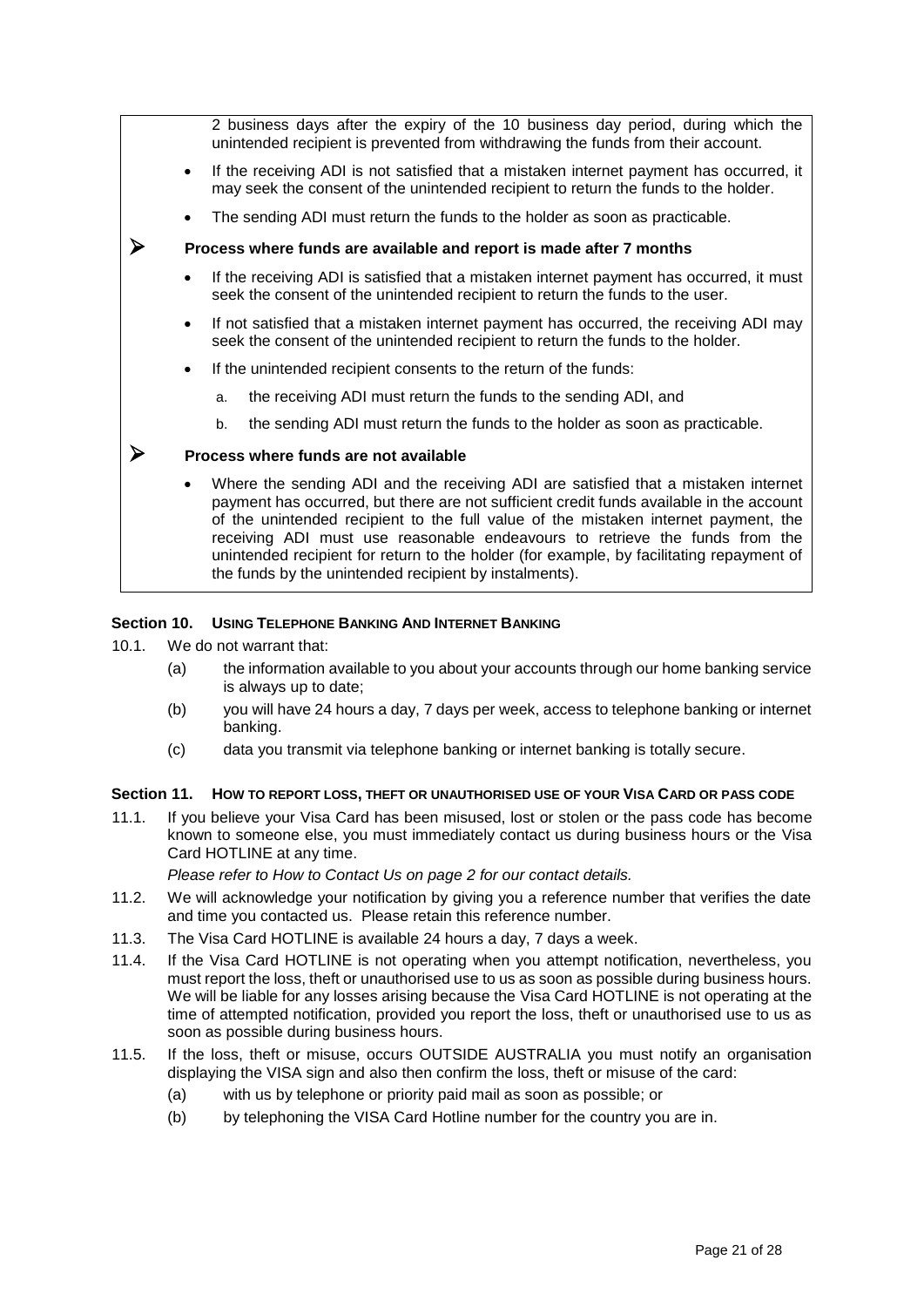# **VISA CARD HOTLINE**

**AUSTRALIA WIDE TOLL FREE**

**1800 648 027**

## **Section 12. HOW TO REPORT UNAUTHORISED USE OF TELEPHONE OR INTERNET BANKING**

12.1. If you believe that your pass codes for telephone or internet banking transactions have been misused, lost or stolen, or, where relevant, your pass code has become known to someone else, you must contact us immediately.

*Please refer to How to Contact Us on page [2](#page-1-0) for our contact details. We will acknowledge your notification by giving you a reference number that verifies the date and time you contacted us. Please retain this reference number.*

12.2. If you believe an unauthorised transaction has been made and your access method uses a pass code, you should change that pass code.

## **Section 13. USING THE VISA CARD**

- 13.1. You agree to sign the Visa Card immediately upon receiving it and before using it as a means of preventing fraudulent or unauthorised use of Visa Card. You must ensure that any other cardholder you authorise also signs their Visa Card immediately upon receiving it and before using it.
- 13.2. We will advise you from time to time:
	- (a) what transactions may be performed using Visa Card;
	- (b) what ATMs of other financial institutions may be used; and
	- (c) what the daily cash withdrawal limits are.

*Please refer to* the *Schedule of Fees & Charges and Transaction Limits for details of current transaction limits* 

- 13.3. You may only use your Visa Card to perform transactions on those accounts we permit. We will advise you of the accounts which you may use your Visa Card to access.
- 13.4. The Visa Card always remains our property.

## **Section 14. USING VISA OUTSIDE AUSTRALIA**

- 14.1. All transactions made in a foreign currency on the Visa Card will be converted into Australian currency by Visa Worldwide, and calculated at a wholesale market rate selected by Visa from within a range of wholesale rates or the government mandated rate that is in effect one day prior to the Central Processing Date (that is, the date on which Visa processes the transaction).
- 14.2. All transactions made in a foreign currency on the Visa Card or rediCARD are subject to a conversion fee. Please refer to the *Schedule of Fees & Charges and Transaction Limits* for the current conversion fee.
- 14.3. Some overseas merchants and electronic terminals charge a surcharge for making a transaction using your Visa card. Once you have confirmed that transaction you will not be able to dispute the surcharge. The surcharge may appear on your statement as part of the purchase price.
- 14.4. Some overseas merchants and electronic terminals allow the cardholder the option to convert the value of the Transaction into Australian dollars at the point of sale, also known as Dynamic Currency Conversion. Once you have confirmed the transaction you will not be able to dispute the exchange rate applied.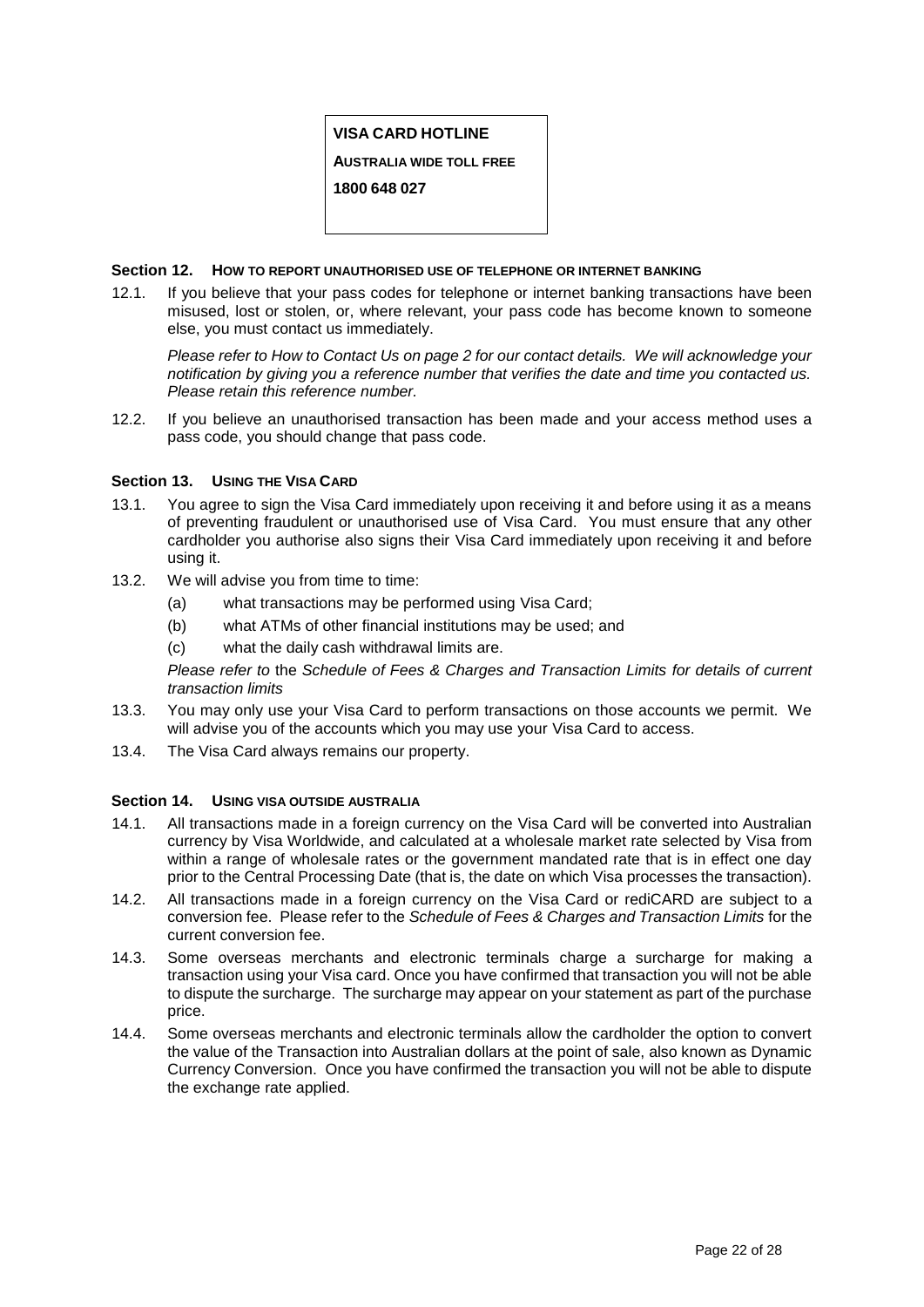# **Section 15. ADDITIONAL VISA CARD**

- 15.1. You may authorise us, if we agree, to issue an additional Visa Card to an additional cardholder provided this person is over the age of 18 (unless we agree to a younger age).
- 15.2. You will be liable for all transactions carried out by this cardholder.
- 15.3. We will give each additional cardholder a separate pass code.
- 15.4. You must ensure that any additional cardholders protect their Visa Card and pass code in the same way as these ePayment Conditions of Use require you to protect Visa Card and pass code.
- 15.5. To cancel the additional Visa Card you must notify us in writing. However, this cancellation may not be effective until the additional Visa Card is returned to us or you have taken all reasonable steps to have the additional Visa Card returned to us.
- 15.6. You will not be liable for the continued use of the additional Visa Card from the date that you have:
	- (a) notified us that you want it cancelled; and
	- (b) taken all reasonable steps to have the additional Visa Card returned to us.

*Please note that if you are unable to return the additional Visa Card to us, we may require you to make a written statement describing the steps you have taken to return the card.*

## **Section 16. USE AFTER CANCELLATION OR EXPIRY OF VISA CARD**

- 16.1. You must not use your Visa Card:
	- (a) before the valid date or after the expiration date shown on the face of Visa Card; or
	- (b) after the Visa Card has been cancelled.
- 16.2. You will continue to be liable to reimburse us for any indebtedness incurred through such use whether or not you have closed your account.

## **Section 17. EXCLUSIONS OF VISA CARD WARRANTIES AND REPRESENTATIONS**

- 17.1. We do not warrant that merchants or ATMs displaying Visa Card signs or promotional material will accept Visa Card.
- 17.2. We do not accept any responsibility should a merchant, bank or other institution displaying Visa Card signs or promotional material, refuse to accept or honour Visa Card.
- 17.3. We are not responsible for any defects in the goods and services you acquire through the use of the Visa Card. You acknowledge and accept that all complaints about these goods and services must be addressed to the supplier or merchant of those goods and services.

## **Section 18. CANCELLATION OF VISA CARD OR OF ACCESS TO HOME BANKING SERVICE, BPAY OR OSKO**

- 18.1. You may cancel your Visa Card, your access to telephone banking, internet banking, BPAY or Osko at any time by giving us written notice.
- 18.2. We may immediately cancel or suspend your Visa Card or your access to telephone banking, internet banking, BPAY or Osko at any time:
	- (a) for security reasons,
	- (b) if you breach these Conditions of Use
	- (c) you, or someone acting on your behalf, is being fraudulent
	- (d) we suspect that you are using Osko in a manner that is likely to affect our ability to continue providing Osko to you or our other customers
	- (e) if we cease to be a participant in Osko.
	- (f) in the case of Visa Card, we may cancel the Visa Card by capture of the Visa Card at any ATM.
- 18.3. We may cancel your Visa Card or your access to telephone banking, internet banking, BPAY or Osko for any reason by giving you 30 days' notice. The notice does not have to specify the reasons for cancellation.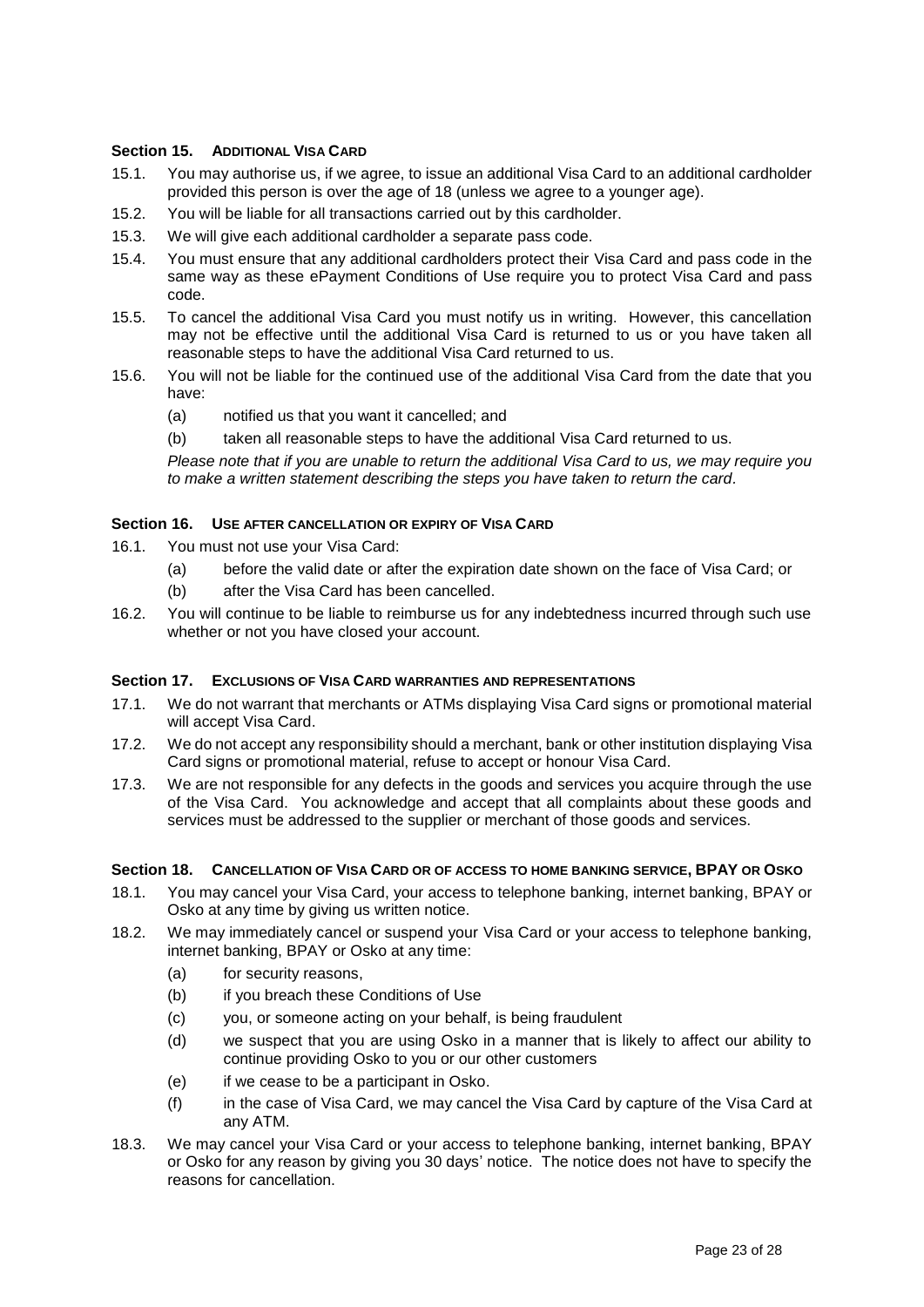- 18.4. In the case of Visa Card, you will be liable for any transactions you make using your Visa Card before the Visa Card is cancelled but which are not posted to your account until after cancellation of Visa Card.
- 18.5. In the case of telephone banking, internet banking, BPAY or Osko, if, despite the cancellation of your access to telephone banking, internet banking, BPAY or Osko, you carry out a transaction using the relevant access method, you will remain liable for that transaction.
- 18.6. Your Visa Card or your access to telephone banking, internet banking, BPAY or Osko will be terminated when:
	- (a) we notify you that we have cancelled your Visa Card or your access method to the account with us;
	- (b) you close the last of your accounts with us to which the Visa Card applies or which has telephone banking, internet banking , BPAY or Osko access;
	- (c) you cease to be our customer ; or
	- (d) you alter the authorities governing the use of your account or accounts to which the Visa Card applies or which has telephone banking, internet banking , BPAY or Osko access (unless we agree otherwise).
- 18.7. In the case of Visa Card, we may demand the return or destruction of any cancelled Visa Card.

## **Section 19. USING BPAY**

- 19.1. You can use BPAY<sup>®</sup> to pay bills bearing the BPAY logo from those accounts that have the BPAY facility.
- 19.2. When you tell us to make a BPAY payment you must tell us the biller's code number (found on your bill), your Customer Reference Number (eg. your account number with the biller), the amount to be paid and the account from which the amount is to be paid.
- 19.3. We cannot effect your BPAY instructions if you do not give us all the specified information or if you give us inaccurate information.

*Please note that, legally, the receipt by a biller of a mistaken or erroneous payment does not necessarily discharge, wholly or in part, the underlying debt you owe that biller.* 

## **Section 20. PROCESSING BPAY PAYMENTS**

- 20.1. We will attempt to make sure that your BPAY payments are processed promptly by participants in BPAY, and you must tell us promptly if:
	- (a) you become aware of any delays or mistakes in processing your BPAY payment;
	- (b) you did not authorise a BPAY payment that has been made from your account; or
	- (c) you think that you have been fraudulently induced to make a BPAY payment.

*Please keep a record of the BPAY receipt numbers on the relevant bills.*

- 20.2. A BPAY payment instruction is irrevocable.
- 20.3. Except for future-dated payments you cannot stop a BPAY payment once you have instructed us to make it and we cannot reverse it.
- 20.4. We will treat your BPAY payment instruction as valid if, when you give it to us, you use the correct access method.
- 20.5. You should notify us immediately if you think that you have made a mistake (except for a mistake as to the amount you meant to pay).

*Please note that you must provide us with written consent addressed to the biller who received that BPAY payment. If you do not give us that consent, the biller may not be permitted under law to disclose to us the information we need to investigate or rectify that BPAY payment.*

- 20.6. A BPAY payment is treated as received by the biller to whom it is directed:
	- (a) on the date you direct us to make it, if we receive your direction by the cut off time on a banking business day, that is, a day in Sydney or Melbourne when banks can effect settlements through the Reserve Bank of Australia; and
	- (b) otherwise, on the next banking business day after you direct us to make it.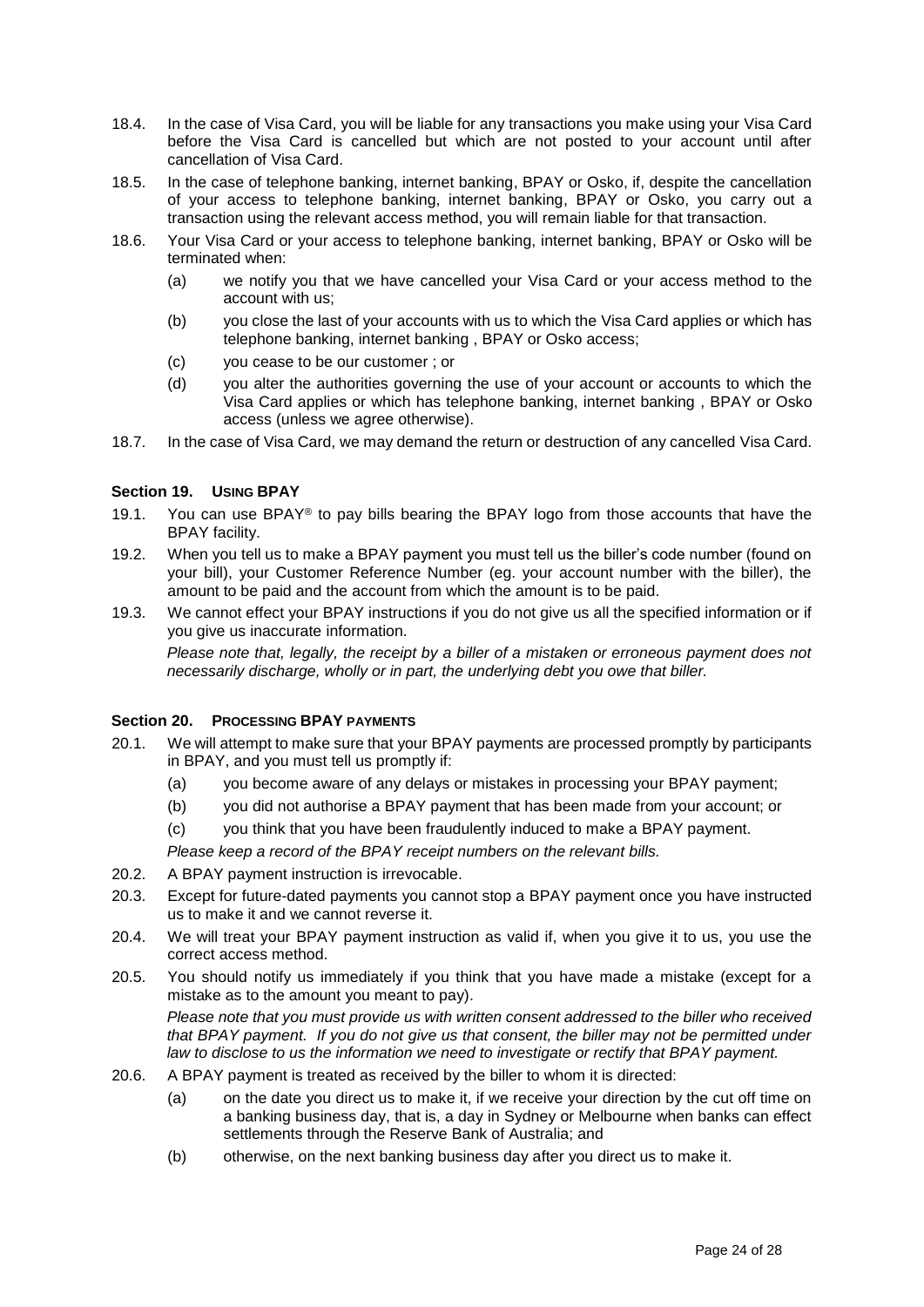- (c) Please note that the BPAY payment may take longer to be credited to a biller if you tell us to make it on a Saturday, Sunday or a public holiday or if another participant in BPAY does not process a BPAY payment as soon as they receive its details.
- 20.7. Notwithstanding this, a delay may occur processing a BPAY payment if:
	- (a) there is a public or bank holiday on the day after you instruct us to make the BPAY payment;
	- (b) you tell us to make a BPAY payment on a day which is not a banking business day or after the cut off time on a banking business day; or
	- (c) a biller, or another financial institution participating in BPAY, does not comply with its BPAY obligations.
- 20.8. If we are advised that your payment cannot be processed by a biller, we will:
	- (a) advise you of this;
	- (b) credit your account with the amount of the BPAY payment; and
	- (c) take all reasonable steps to assist you in making the BPAY payment as quickly as possible.
- 20.9. You must be careful to ensure you tell us the correct amount you wish to pay. If you make a BPAY payment and later discover that:
	- (a) the amount you paid was greater than the amount you needed to pay you must contact the biller to obtain a refund of the excess; or
	- (b) the amount you paid was less than the amount you needed to pay you can make another BPAY payment for the difference between the amount you actually paid and the amount you needed to pay.
- 20.10. If you are responsible for a mistaken BPAY payment and we cannot recover the amount from the person who received it within 20 banking business days of us attempting to do so, you will be liable for that payment.

## **Section 21. FUTURE-DATED BPAY PAYMENTS**

*Please note that this is an optional facility depending on whether we offer it.*

You may arrange BPAY payments up to 60 days in advance of the time for payment. If you use this option you should be aware of the following:

- (a) you are responsible for maintaining, in the account to be drawn on, sufficient cleared funds to cover all future-dated BPAY payments (and any other drawings) on the day(s) you have nominated for payment or, if the account is a credit facility, there must be sufficient available credit for that purpose;
- (b) if there are insufficient cleared funds or, as relevant, insufficient available credit, the BPAY payment will not be made and you may be charged a dishonour fee;
- (c) you are responsible for checking your account transaction details or account statement to ensure the future-dated payment is made correctly;
- (d) you should contact us if there are any problems with your future-dated payment;
- (e) you must contact us if you wish to cancel a future-dated payment after you have given the direction but before the date for payment. You cannot stop the BPAY payment on or after that date.

## **Section 22. CONSEQUENTIAL DAMAGE FOR BPAY PAYMENTS**

- 22.1. This clause does not apply to the extent that it is inconsistent with or contrary to any applicable law or code of practice to which we have subscribed. If those laws would make this clause illegal, void or unenforceable or impose an obligation or liability which is prohibited by those laws or that code, this clause is to be read as if it were varied to the extent necessary to comply with those laws or that code or, if necessary, omitted.
- 22.2. We are not liable for any consequential loss or damage you suffer as a result of using BPAY, other than loss due to our negligence or in relation to any breach of a condition or warranty implied by the law of contracts for the supply of goods and services which may not be excluded, restricted or modified at all, or only to a limited extent.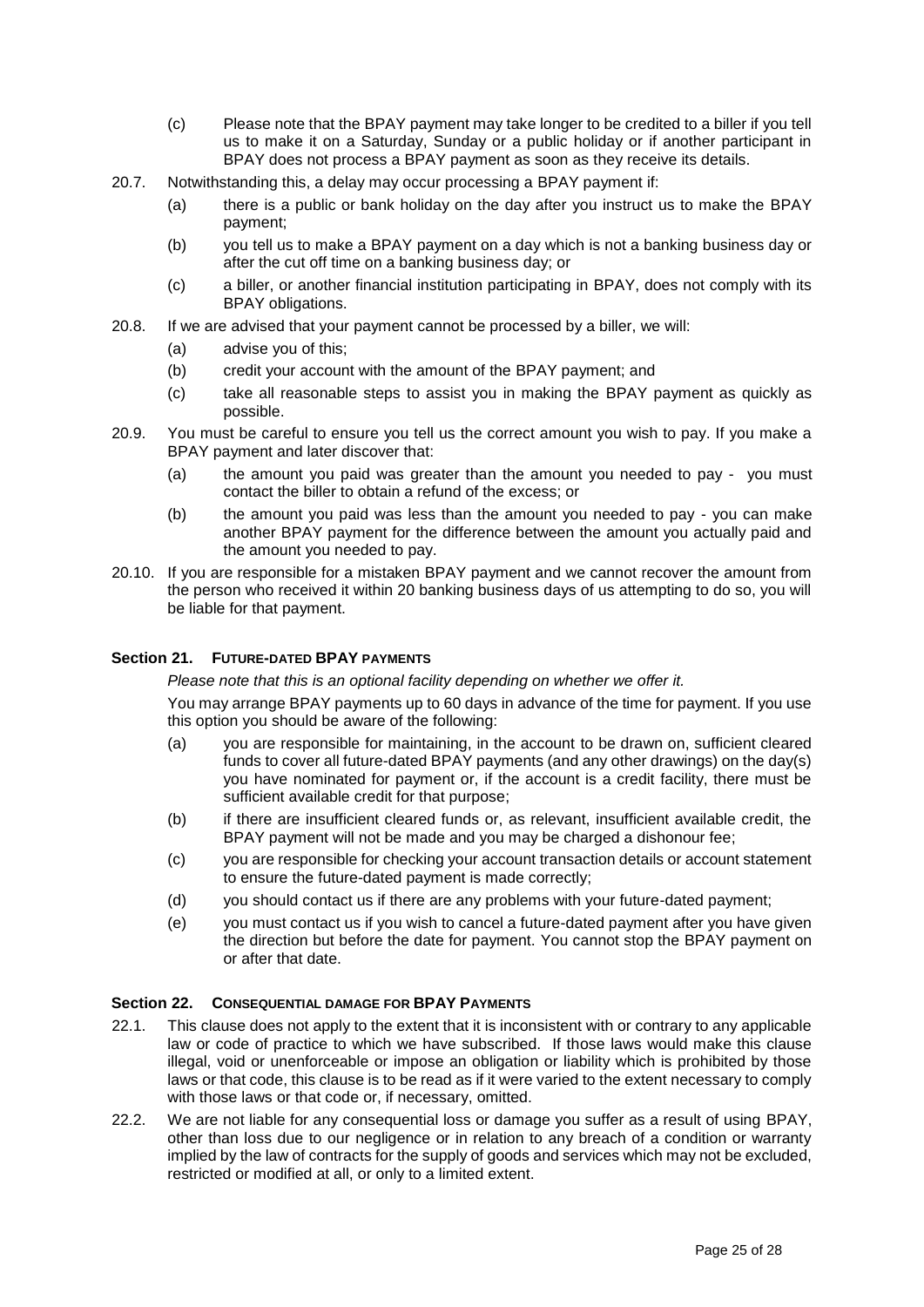# **Section 23. USING OSKO**

- 23.1. You can use Osko<sup>®</sup> to make payments from enabled accounts that have the Osko facility to:
	- (a) make an Osko payment
	- (b) make scheduled and recurring Osko payments
	- (c) receive payment reminders
	- (d) pay bills bearing the Osko logo from those accounts that have the Osko facility.
- 23.2. When you tell us to make an Osko payment you must tell us the payee's PayID or the details of the payee's account, the amount to be paid and the account from which the amount is to be paid.
- 23.3. We cannot effect your Osko instructions if you do not give us all the specified information or if you give us inaccurate information.

## **Section 24. PROCESSING OSKO PAYMENTS**

- 24.1. We will attempt to make sure that your Osko payments are processed promptly by participants in Osko, and you must tell us promptly if:
	- (a) you become aware of any delays or mistakes in processing your Osko payment;
	- (b) you did not authorise an Osko payment that has been made from your account; or
	- (c) you think that you have been fraudulently induced to make an Osko payment.
- 24.2. A Osko payment instruction is irrevocable.
- 24.3. Except for scheduled and recurring Osko payments, you cannot stop an Osko payment once you have instructed us to make it and we cannot reverse it.
- 24.4. We will treat your Osko payment instruction as valid if, when you give it to us, you use the correct access method.
- 24.5. You should notify us immediately if you think that you have made a mistake (except for a mistake as to the amount you meant to pay).
- 24.6. If we are advised that your payment cannot be processed by a biller, we will:
	- (a) advise you of this;
	- (b) credit your account with the amount of the Osko payment; and
	- (c) take all reasonable steps to assist you in making the Osko payment as quickly as possible.

## **Section 25. SCHEDULED AND RECURRING OSKO PAYMENTS**

*Please note that this is an optional facility depending on whether we offer it.*

You may schedule Osko payments up to 60 days in advance of the time for payment and you can also schedule recurring Osko payments. If you use this option you should be aware of the following:

- (a) you are responsible for maintaining, in the account to be drawn on, sufficient cleared funds to cover all scheduled and recurring Osko payments (and any other drawings) on the day(s) you have nominated for payment or, if the account is a credit facility, there must be sufficient available credit for that purpose;
- (b) if there are insufficient cleared funds or, as relevant, insufficient available credit, the Osko payment will not be made and you may be charged a dishonour fee;
- (c) you are responsible for checking your account transaction details or account statement to ensure that the scheduled or recurrent Osko payment is made correctly;
- (d) you should contact us if there are any problems with your scheduled or recurrent Osko payments;
- (e) you must contact us if you wish to cancel a scheduled or recurrent Osko payment after you have given the direction but before the date for payment.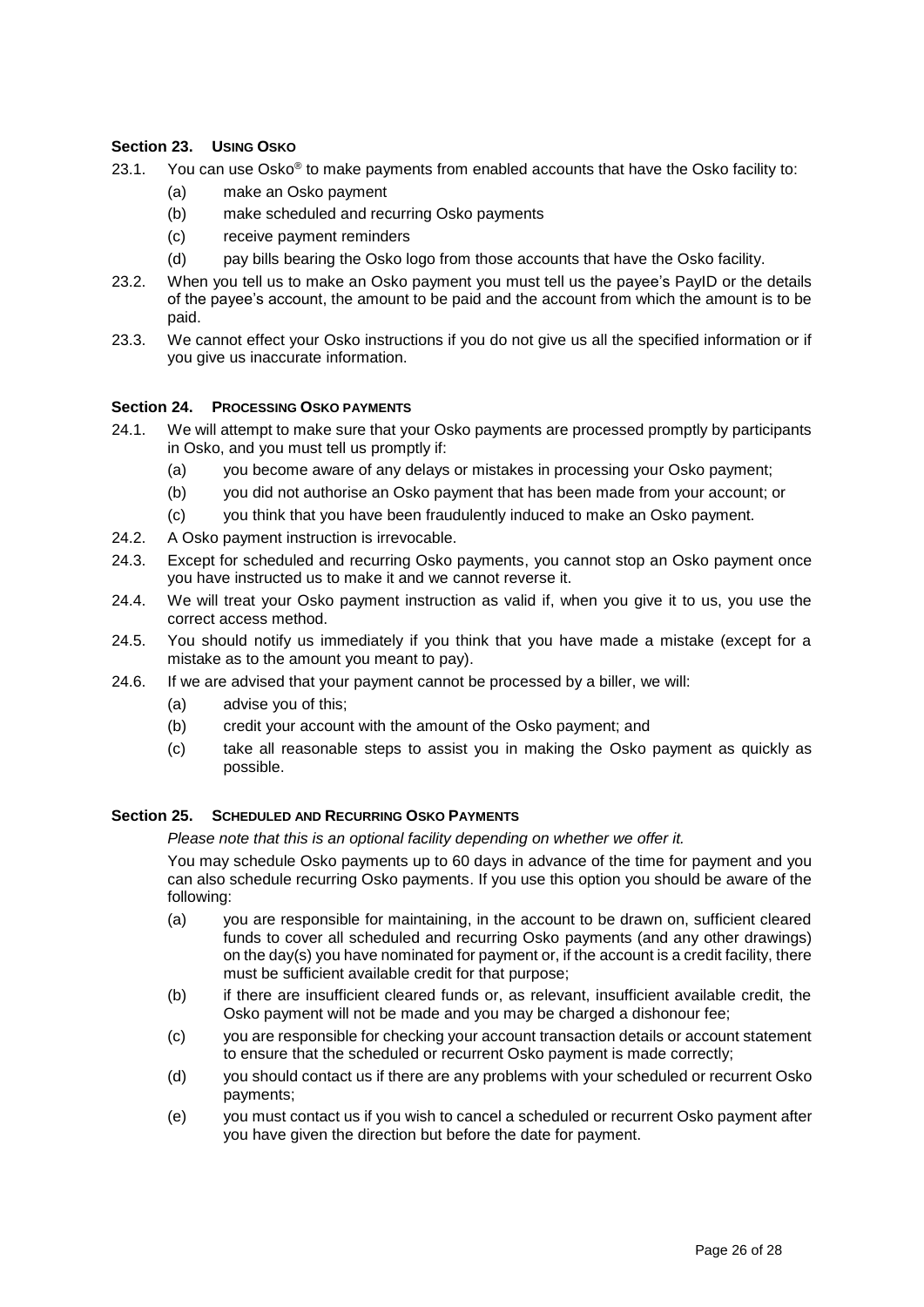## **Section 26. REGULAR PAYMENT ARRANGEMENTS**

- 26.1. You should maintain a record of any regular payment arrangement that you have entered into with a Merchant.
- 26.2. To change or cancel any regular payment arrangement you should contact the Merchant or us at least 15 days prior to the next scheduled payment. If possible you should retain a copy of this change/cancellation request.
- 26.3. Should your card details be changed (for example if your Visa Card was lost, stolen or expired and has been replaced) then you must request the Merchant to change the details of your existing regular payment arrangement to ensure payments under that arrangement continue. If you fail to do so your regular payment arrangement may not be honoured, or the Merchant may stop providing the goods and/or services.
- 26.4. Should your Visa Card or your accounts with us be closed for any reason, you should immediately contact the Merchant to change or cancel your regular payment arrangement, as the Merchant may stop providing the goods and/or services.

## **Section 27. AUTHORITY TO RECOVER MISTAKEN OR MISDIRECTED PAYMENTS**

Where we and the sending financial institution determine that an NPP Payment made to your Account is either a Mistaken Payment or a Misdirected Payment, we may, without your consent, and subject to complying with any other applicable Terms and Conditions, deduct from your Account, an amount up to the original amount of the Mistaken Payment or Misdirected Payment. We will notify you if this occurs.